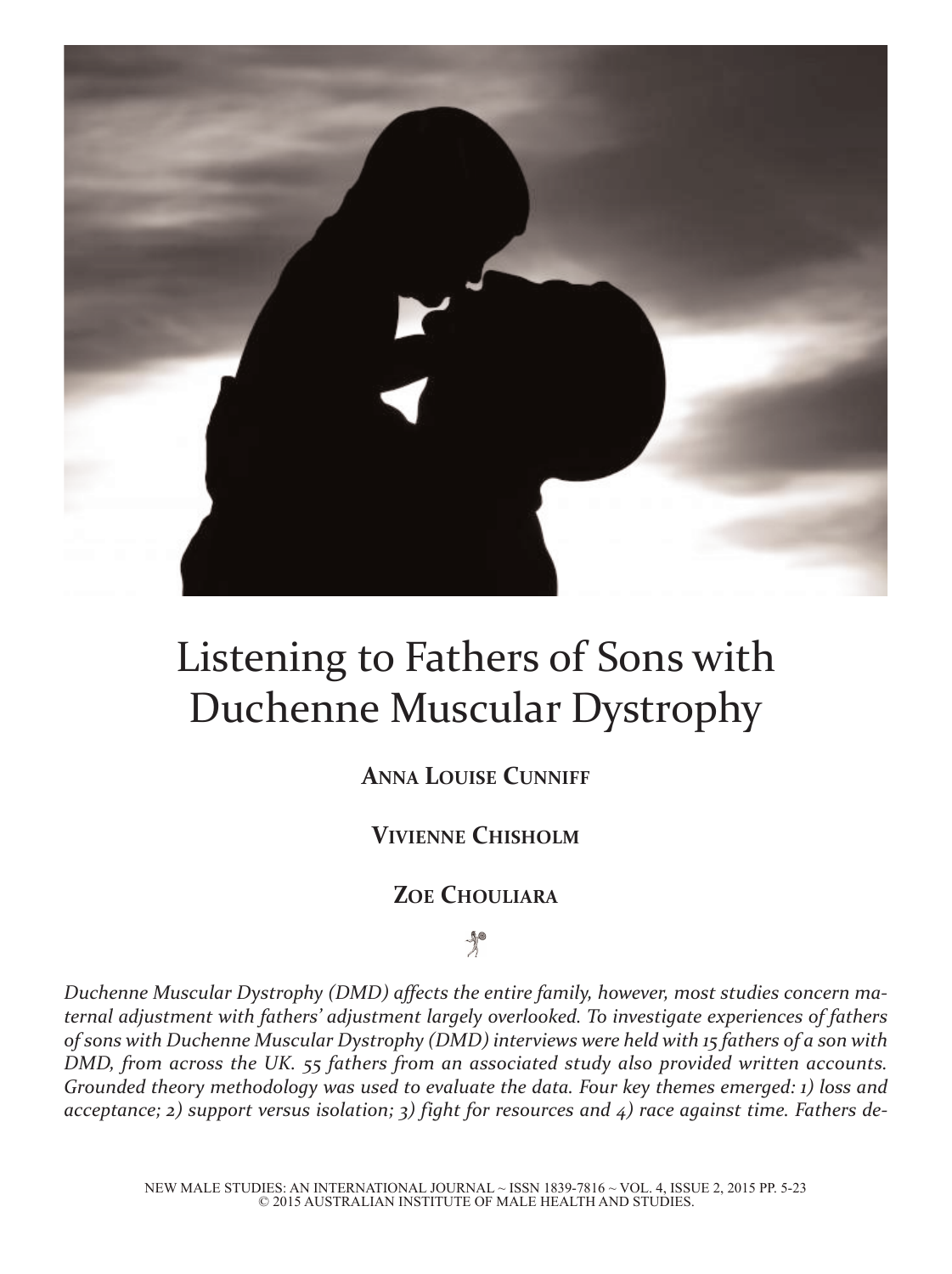*scribed the impact of emotional/behavioural factors, which were not routinely addressed by professionals. Findings emphasise importance of person-centred care, indicating how needs could be met, from fathers' perspectives.*

#### **Keywords:** Duchenne Muscular Dystrophy; experiences of fathers; qualitative research

Following ongoing campaigns by families and professionals, muscular dystrophy services have been the focus of ongoing developments at UK Government level. The All Party Group on Muscular Dystrophy (APGMD) was introduced in 2008, to raise the profile of the condition. However, it is evident from parent-led efforts (e.g. Action Duchenne), that families believe DMD is overlooked in Government health-care policy and service delivery. This neglect extends to the research literature where few studies have addressed the psychological consequences for parents who are caring for a child with DMD (Puxley & Buchanan, 2009), with most studies focusing on mothers.

Authors have suggested that studies based on coping of parents of disabled children, add valuable information to the research base (e.g. Webb, 2005). This is relevant in the context of DMD, where stress is heightened due to the high dependence of the child, associated learning difficulties, and continual deterioration (Nereo, Fee & Hinton, 2003).

#### Duchenne Muscular Dystrophy

The muscular dystrophies are genetic conditions that are inherited or may arise without prior symptoms (Muscular Dystrophy Campaign). They have been described as 'chronic diseases manifesting with progressive muscle weakness' (Grootenhuis et al, 2007). Duchenne muscular dystrophy (DMD) is the most severe form, usually diagnosed between 2-5 years. More than 30,000 people within the UK have muscular dystrophy orrelated conditions and 120,000 individuals are indirectly affected as relatives/carers (Muscular Dystrophy Campaign).

Males are affected via transmission by an altered gene on the x chromosome, in a sex linked (recessive) inheritance pattern, with approximately 50% likelihood of a carrier's son being born with DMD (Dubowitz, 1982). The overall impact is a defect in dystrophin, the protein required for healthy growth of muscle fibres, resulting in severe disability, deterioration over time, and terminal prognosis. In addition to physical problems, DMD is associated with behavioural characteristics, with studies identifying high levels of behaviour problems, including limited social skills, attention deficits and depression (Leibowitz & Dubowitz, 1981; Thompson et al; 1992 Nereo et al, 2003).

Although ongoing medical developments are encouraging (Griffin & Des Rosier, 2009), research is at an exploratory stage, there remains no cure and boys have an average life span of 25 years.

#### Understanding Parental Adjustment

Parents of boys with DMD report higher levels of psychological distress than controls (Thompson, 1992; Chen et al, 2002 & 2007; Holyroyd & Guthrie, 1986; Abi Doud et al, 2004). Notably, the child's behavioural problems, not the condition itself in terms of severity and care demands, leads to a detri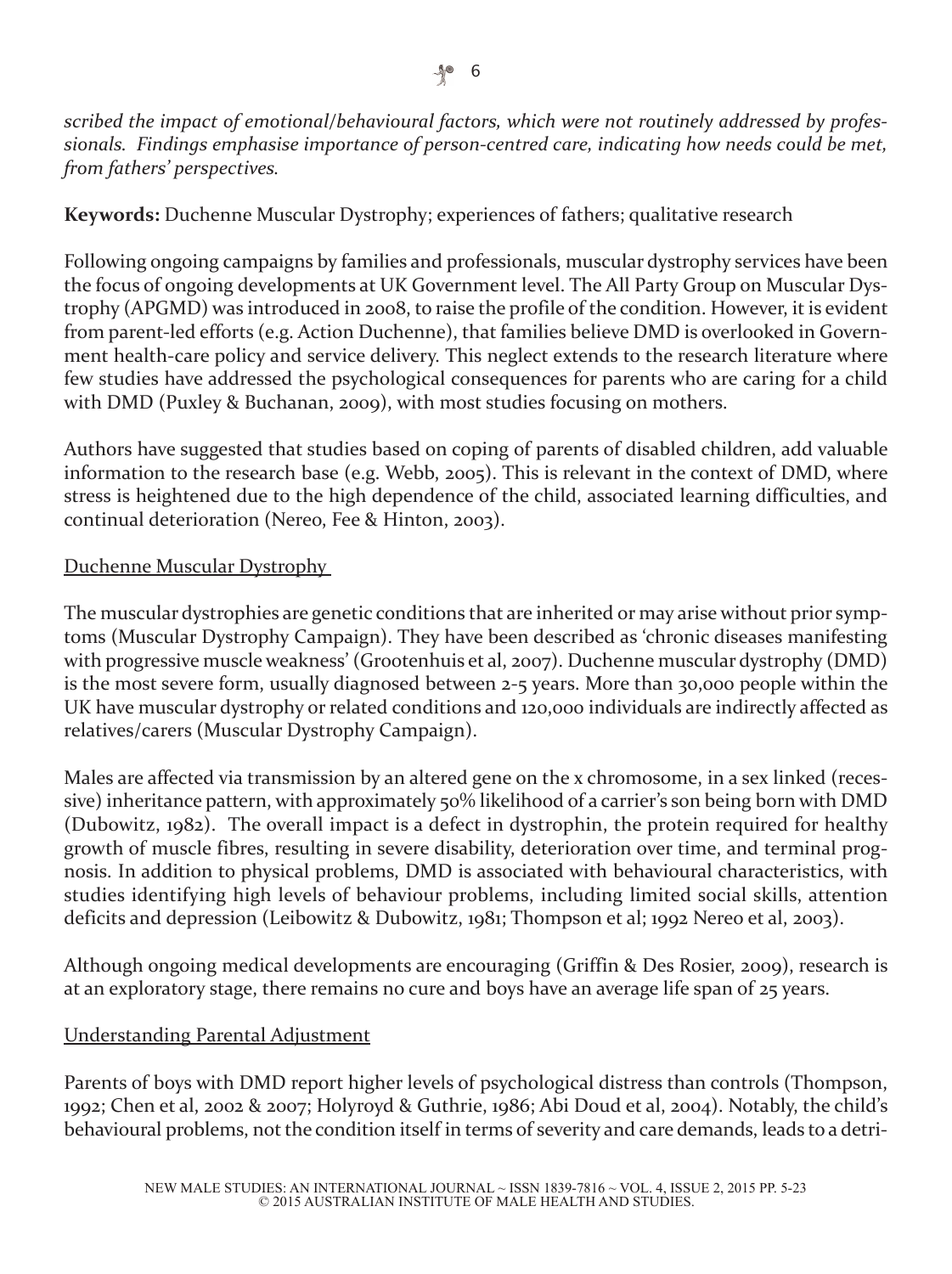mental impact on child adjustment (Nereo et al, 2003; Reid & Renwick, 2001). Parental adjustment is affected by witnessing indicators of deterioration in the child, social isolation (Firth et al, 1983) and negative parental attitude towards the child (Bothwell, 2002). A tendency to adopt unhelpful coping strategies such as withdrawal, isolation and overprotection, have also been reported (Gagliardi, 1991; Kornfeld & Siegal, 1979; Witte, 1985).

Where reported separately to mothers, fathers are found to display more difficulties coping with diagnosis (Firth et al, 1983) and may avoid contact with the child (Gagliardi, 1991). Unmet needs included support with child's communication and behaviour problems (Darke et al, 2006; Chen, 2008), and emotional problems (Firth et al, 1983). However, little information is available to describe the processes involved and fathers' perspectives.

#### Significance of Paternal Involvement

Findings that child coping behaviour is promoted when family members are proactive in caring roles, (e.g. Lamb, 2004; Thompson et al, 1992) attests to the importance of paternal involvement in their care. Wysocki and Gavin (2006) suggest that paternal involvement may provide a 'coping resource that supports both mothers' and childrens' adaptive capacity'.

Evidence from both cross-sectional and longitudinal research indicates that paternal, more than maternal, involvement, protects against psychological distress in adolescents and young adults (Bogels & Phares, 2008) and improves quality of life in chronically ill adolescents (Wysocki & Gavin, 2006). The authors suggest that both quality and quantity of involvement have a direct impact on areas such as treatment adherence and frequency of reinforcement for condition self-management (Gavin & Wysocki, 2004; Wysocki & Gavin, 2006).

#### Summary

Researchers have questioned the lack of psychosocial investigation into DMD, given the practical and psychological consequences on families (Puxley & Buchanan, 2009). Investigation of fathers in paediatric psychology literature is neglected (Phares et al, 2005), with available studies addressing maternal adjustment. Addressing calls for both, research within the area of DMD and inclusion of fathers, the aim of the study was to explore fathers' perspectives on caring for a son with DMD.

# Method

# **Participants**

Fifteen fathers aged 34-60 (mean 48.4) of a son aged 8-32 (mean 16.1) with DMD, were recruited from across the UK. There was no restriction on the age of the child as exploration of a range of experiences was sought. Interviewees represented a broad range of experiences, covering early childhood prior to deterioration, adolescence, early adulthood and losing a son. The cohort of interviewees included a father as the sole carer, a father who had lost a child to DMD and a father of two boys with DMD. Fifty five fathers (from a related mixed methods study) also completed written 'comments sheets', comprising a summarised version of the interview guide. This technique allowed fathers to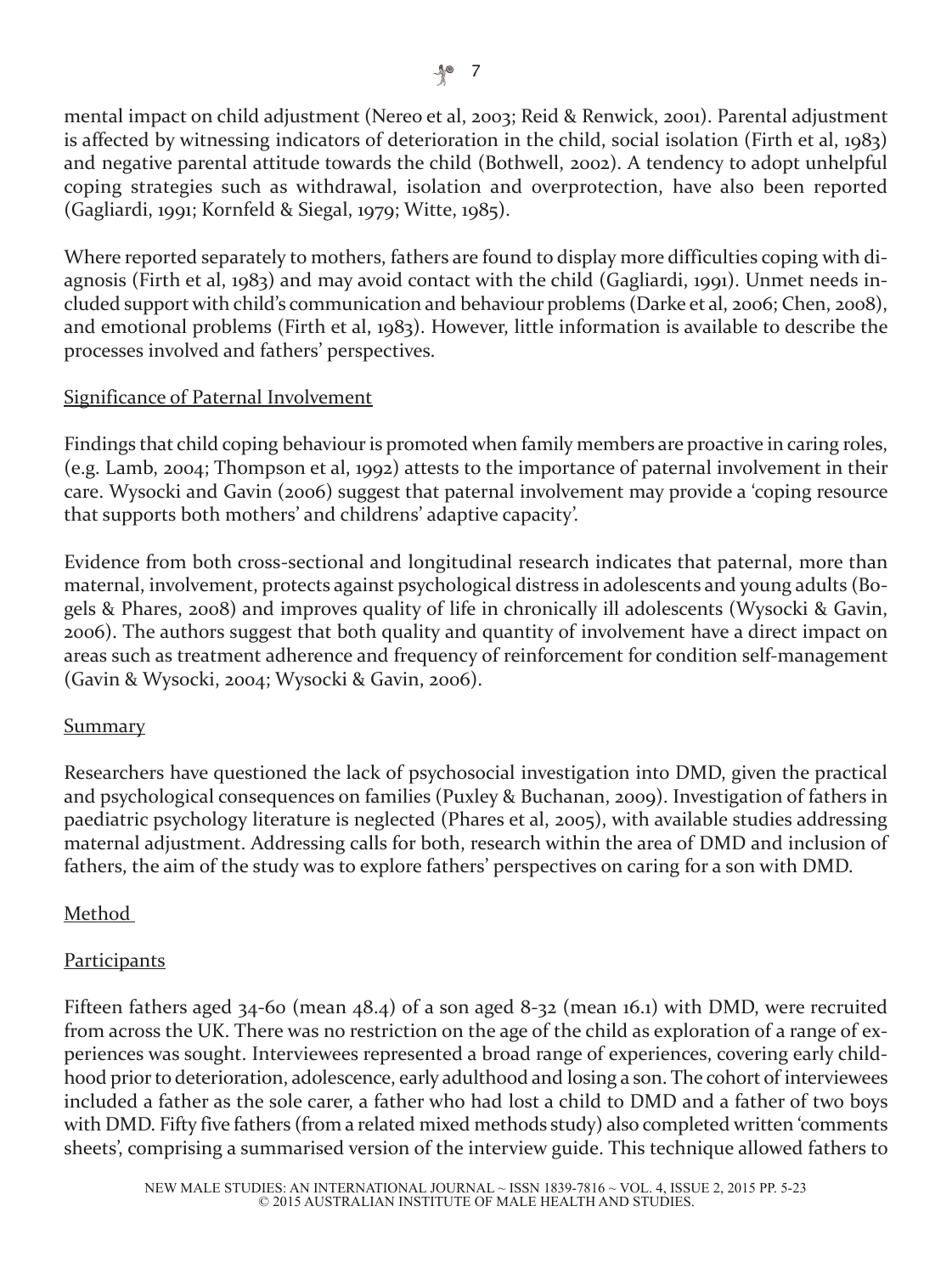respond to sensitive issues at their own pace, with the rationale that it might be easier for some to write about their experiences (Handy & Ross, 2005).

| Inter-                  | <b>Region</b> |                                                                            |                 | Domestic   Age of fa-  Son's age at   Age of Son   Years since   Mode of in- |                                                  |                  |                  |
|-------------------------|---------------|----------------------------------------------------------------------------|-----------------|------------------------------------------------------------------------------|--------------------------------------------------|------------------|------------------|
| view No                 |               | situation                                                                  | ther            | diagnosis                                                                    |                                                  | diagnosis        | terview          |
| $\mathbf{1}$            | Scotland      | With part-<br>ner                                                          | $\overline{46}$ | $\overline{2}$                                                               | 12                                               | 10               | Face to face     |
| $\mathbf{2}$            | Scotland      | With part-<br>ner                                                          | 60              | 10                                                                           | 25                                               | 15               | Face to face     |
| $\overline{\mathbf{3}}$ | Scotland      | With part-<br>ner                                                          | 57              | In utero                                                                     | 21                                               | 20               | Face to face     |
| $\overline{\mathbf{4}}$ | Scotland      | With part-<br>mer                                                          | 51              | $\overline{3}$                                                               | 13                                               | 10               | Face to face     |
| 5                       | Scotland      | With part-<br>Iner                                                         | 46              | At birth                                                                     | 15                                               | 15               | Face to face     |
| $\overline{6}$          | England       | With part-<br>mer                                                          | 51              | $\overline{6}$                                                               | $\overline{8}$                                   | $\overline{2}$   | Face to face     |
| $\overline{7}$          | Scotland      | Single fa-<br>ther-sole<br>lcarer                                          | 34              | 5                                                                            | 15                                               | 10               | Face to face     |
| $\overline{\bf 8}$      | Scotland      | With part-<br>ner                                                          | missing         | $\overline{\mathbf{3}}$                                                      | 15                                               | 12               | Face to face     |
| 9                       | England       | With part-<br>ner<br>(full time<br>carer, whilst<br>wife works)            | 52              | $\overline{6}$                                                               | 13                                               | $\overline{7}$   | <b>Telephone</b> |
| 10                      | England       | With part-<br>Iner                                                         | 60              | $\overline{6}$                                                               | 3 <sup>2</sup>                                   | 26               | Telephone        |
| 11                      | England       | With part-<br>ner<br>(own son: 13)<br>and step<br>son: 2 both<br>with DMD) | 39              | 1 month                                                                      | 13<br>(based expe-<br>riences on 13<br>year old) | $\bf 1$          | Telephone        |
| 12                      | England       | With part-<br>ner                                                          | $\overline{46}$ | $\overline{4}$                                                               | $\overline{8}$                                   | $\overline{4}$   | <b>Telephone</b> |
| 13                      | Wales         | With part-<br>ner                                                          | missing         | $\overline{N/a}$                                                             | Deceased                                         | $\overline{N/a}$ | Telephone        |
| 14                      | England       | With part-<br>ner                                                          | 50              | 4.5                                                                          | 4.5                                              | 21               | Telephone        |

**Table 1.** Summary of Interviewees

NEW MALE STUDIES: AN INTERNATIONAL JOURNAL ~ ISSN 1839-7816 ~ VOL. 4, ISSUE 2, 2015 PP. 5-23 © 2015 AUSTRALIAN INSTITUTE OF MALE HEALTH AND STUDIES.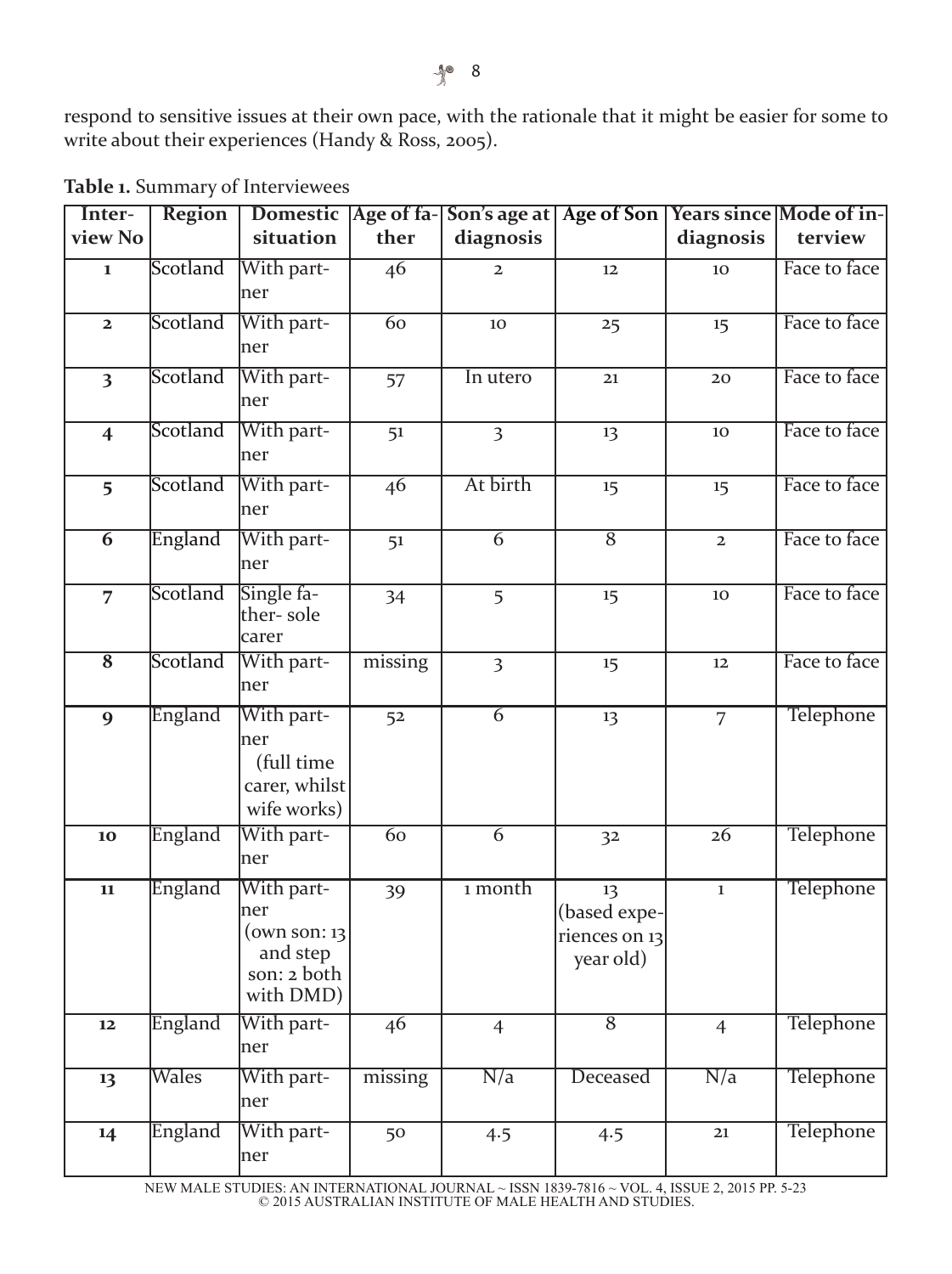| 15   | Wales | With part- | ვგ        | 4   |     |          | <b>Telephone</b> |
|------|-------|------------|-----------|-----|-----|----------|------------------|
|      |       | mer        |           |     |     |          |                  |
| Mean |       |            | 48.4      | 4.8 | 4.0 | 11       |                  |
|      |       |            | $(34-60)$ |     |     | $(1-26)$ |                  |

**Recruitment** 

Fathers were recruited through national charity organisations: Muscular Dystrophy Campaign; Scottish Muscle Network; Parent Project UK, and the Duchenne Family Support Group.

**Table 2.** Process of contacting participants via charities

|                            | Muscular                                                                 | <b>Scottish</b>                | Contact a    | Duchenne                 | <b>Parent Proj-Snowball</b> |               |
|----------------------------|--------------------------------------------------------------------------|--------------------------------|--------------|--------------------------|-----------------------------|---------------|
|                            | <b>Dystrophy</b>                                                         | Muscle Net- Family             |              | Family Sup- ect U.K.     |                             | technique     |
|                            | Campaign                                                                 | work                           |              | port Group               |                             |               |
| <b>Method</b>              | <b>Initial</b>                                                           | pro-Leaflet distri-Advertising |              | Personal re-             | Distribution                | Contacts      |
| of                         | motion of the bution/word of project in                                  |                                |              | quest from               | of packs to                 | made via sug- |
| contacting                 | study via anof mouth at                                                  |                                | e-newsletter | Chairman of participants |                             | gestions of   |
| participant                | advocate at a meetings                                                   |                                |              | DFSG, dis-               | with cover                  | people re-    |
|                            | hational                                                                 |                                |              | tributed via             | letter from                 | cruited       |
|                            | meeting                                                                  |                                |              | email net-               | <b>PPUK</b>                 |               |
|                            |                                                                          |                                |              | work and                 |                             |               |
|                            | Distribution                                                             |                                |              | <b>DSFG</b>              |                             |               |
|                            | of packs via                                                             |                                |              | newsletter               |                             |               |
|                            | care advisors                                                            |                                |              |                          |                             |               |
|                            | Advertising in<br>'DMD News'                                             |                                |              |                          |                             |               |
|                            | Distribution<br>of flyers at<br>Scottish mus-<br>cle network<br>meetings |                                |              |                          |                             |               |
| <b>Number</b><br>recruited | $N=26$                                                                   | $N=5$                          | $N=0$        | $N=12$                   | $N=4$                       | $N=3$         |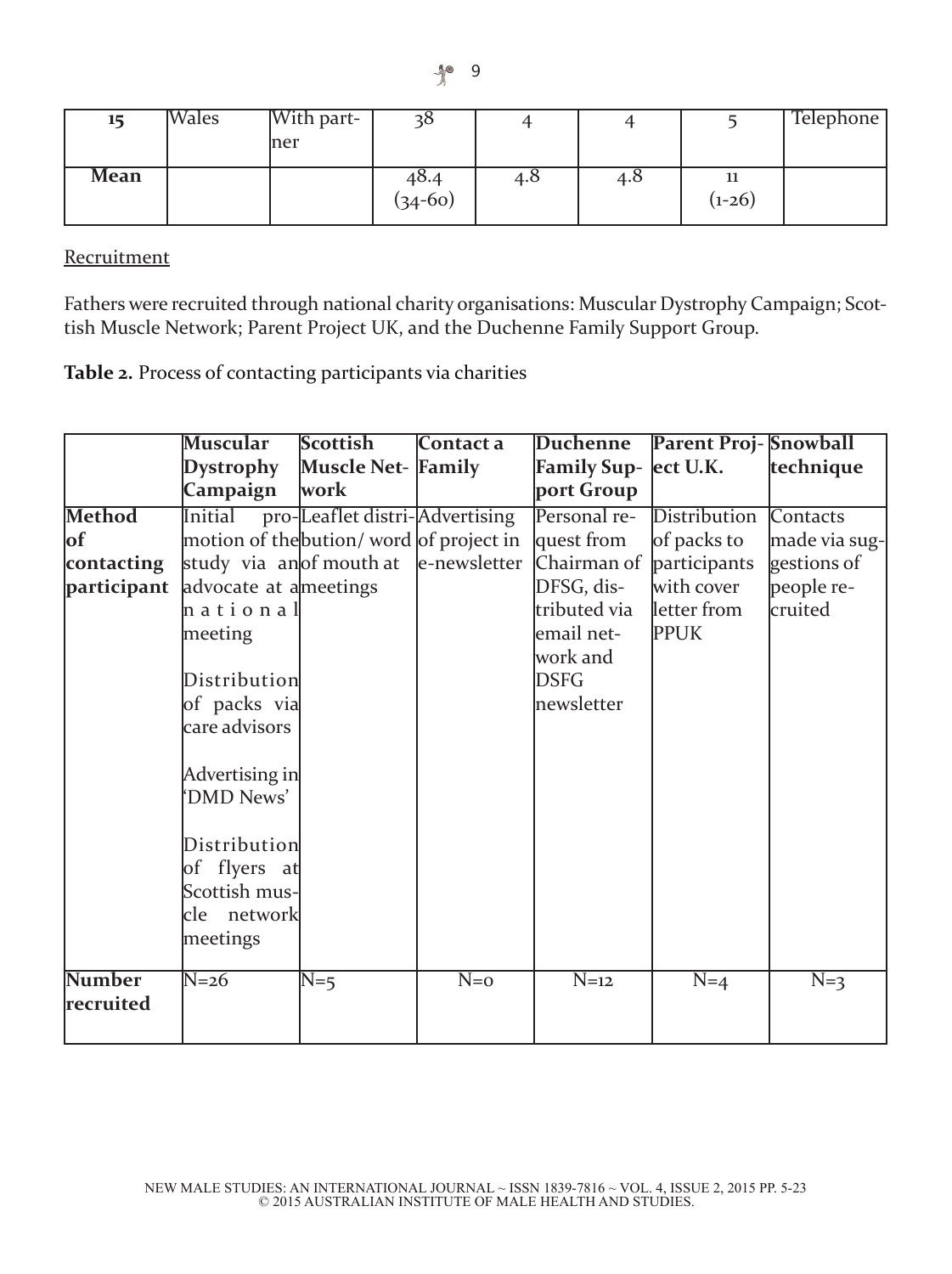# Data Collection

Interviews were conducted between May and September 2007. Eight interviews were conducted face-to-face (average 1.4 hours), and the remaining seven by telephone (average 45 minutes). Semistructured interviews concerned experiences and perceptions of specific areas including diagnosis, coping/adjustment, involvement, support, needs and services. To meet study aims, Grounded Theory (Glaser & Strauss, 1967; Charmaz, 2006) was considered the most appropriate analytic approach allowing a bottom-up method to make meaning of fathers' experiences, whilst promoting theory development. Grounded theory methods (Charmaz, 2006), therefore, facilitated the development of a framework from which to understand participants' perspectives.

Using a Constructivist interpretation of grounded theory (Charmaz, 2006), text was coded to form core categories, in order to generate key themes. As themes were identified, a coding frame was developed and expanded, leading to categories that illustrated key findings. This method of continual comparison allowed evaluation of themes as they arose, and consideration of developing themes in light of new data (Pidgeon & Henwood, 1997). Attempts were made to address 'verification strategies' as outlined by Morse et al (2002), including methodological coherence and development of a dynamic relationship between sampling, data collection and analysis, theoretical thinking and theory development. A reflective diary also allowed identification of initial thoughts, considered as the initial stage of data processing and providing context for analysis (Etherington, 2007).

#### Ethical Approval

Ethical approval was obtained from the Psychology Ethics Panel at Queen Margaret University, Edinburgh, Scotland,, in February 2007.

#### Findings

Four key themes were identified: 1) loss and acceptance; 2) support versus isolation; 3) the fight for resources and 4) race against time. The following symbols are used: Interview: I and Written Account: W.

| <b>Main theme</b>          | <b>Sub-themes</b>                          |  |
|----------------------------|--------------------------------------------|--|
| <b>Loss and acceptance</b> | Loss                                       |  |
|                            | Expectations                               |  |
|                            | Guilt                                      |  |
|                            | Adaptive coping and acceptance versus mal- |  |
|                            | adaptive coping                            |  |
|                            | Identity issues                            |  |
| Support versus isolation   | Strained friendships                       |  |
|                            | Family/marital stress                      |  |
|                            | Barriers to involvement                    |  |

**Table 3.** Themes and sub-themes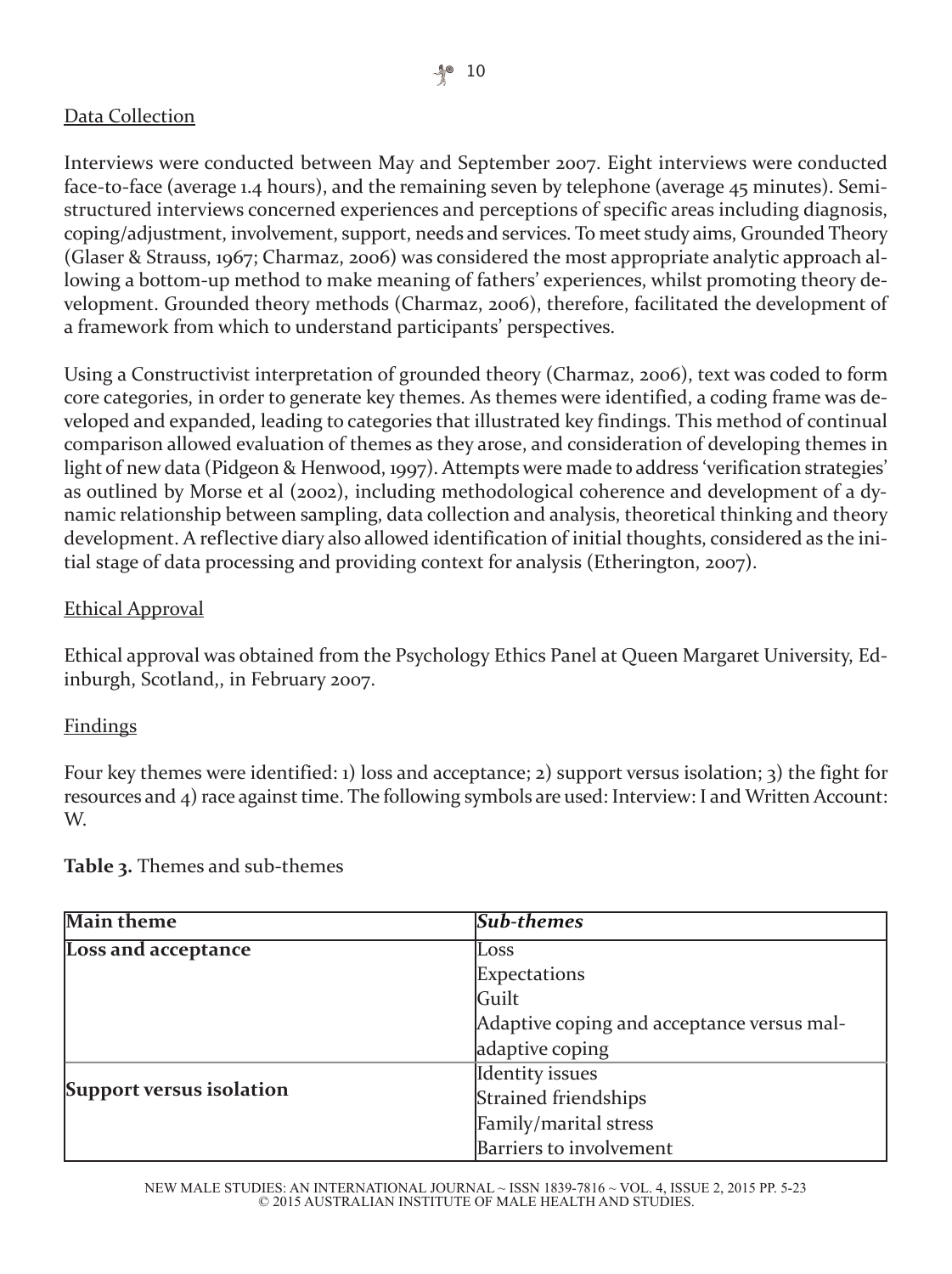| The fight for resources  | Frustration                                     |  |  |
|--------------------------|-------------------------------------------------|--|--|
|                          | Spare part/exclusion                            |  |  |
|                          | Needs and suggestions                           |  |  |
|                          | Images of next stages: transition to adulthood: |  |  |
| <b>Race against time</b> | comparison with other children                  |  |  |
|                          | Deterioration and making the most of life       |  |  |
|                          | Decisions                                       |  |  |
|                          | Talking about death                             |  |  |

#### Loss and Acceptance

This theme concerned fathers' reactions to their son's condition, where several losses were experienced. Impact of diagnosis was often framed within the context of previous hopes and expectations fortheir son's future and the difficulties in realising these would not be achieved. "You have all these aspirations for your son, and you don't know until he is actually diagnosed, that he would never really kick a ball. You know, eh, and that hurts because you feel they're losing out on something and the father's losing out on something as well"  $(I: 3)$ .

Transition periods, such as teenage years, were a major challenge for most, as it seemed to represent their son being 'left behind', adding to further perceived loss as increasing disability was highlighted in light of increasing independence of other teenagers. Issues of guilt underpinned some participants' reports of the impact of DMD on family life. This was apparent within various contexts, including diagnosis and restrictions on boys' and siblings' quality of life. Also, through genetic issues that affected the wider family, for example, in relation to grown-up daughters' relationships and mothers' guilt due to their carrier status. Acknowledging guilt and removing blame, was necessary to move forward as a family in dealing with the condition: "Because it doesn't come from men… she feels it's all her fault…because it's her genes that's damaged" (I: 6).

Adjustment involved altering expectations held prior to diagnosis, being realistic and accepting no one was to blame, allowing fathers to adopt a positive attitude. "I got the advice from a colleague to say 'no one's to blame'. When he said that it was freeing"  $(I: 4)$ . Those who grew to accept the situation described attempts to focus on the positive and to give their child the best experiences of life. In time, fathers described a need to deal with the deteriorating condition. The degenerative nature of DMD served as a constant reminder, with fathers reporting adjustment in light of this as an ongoing, or impossible, process. One father described a phenomenon he termed 'issue fatigue'. This captures many of the views of fathers in relation to facing ongoing challenges: "Issue fatigue is more a sapping mental state, that I believe others recognise as being simply a perpetual stream of things to deal with…the shifting sands of DMD" (W: 18). Frequently expressed was a need to appear to be coping, whereby fathers concealed their distress, in contrast to how they actually felt.

#### **Support versus Isolation**

A continuous sub-theme of identity issues, both as a person and as a father, appeared to underpin fathers' experiences of readjusting expectations in light of diagnosis, to reappraisals of their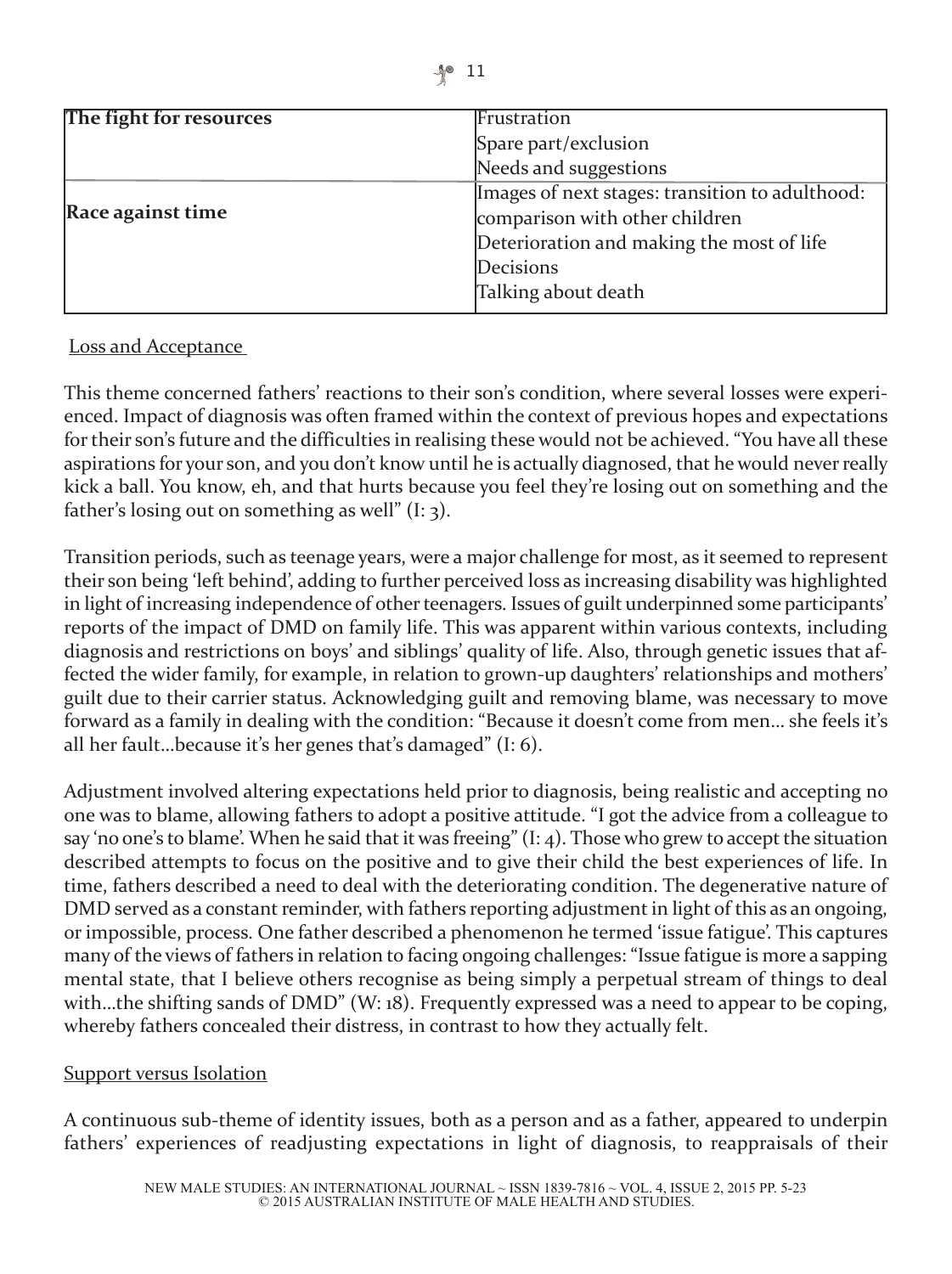'father/friend/partner role' and the need to adopt a protective attitude on behalf of the family. One father felt the diagnosis had changed his perception of others, and his own character, whilst others commented on general loss of friendships. "I've found now that I have the whole world on my back, there's not many [friends] around anymore….That's what this condition has done, it's made me so protective of my family that people who I can't rely on, I've dropped them because they've done the same to me"  $(I: 6)$ .

A sense of isolation linked to a lack of opportunity for fathers to seek support and talk about issues affecting them. With friends, most fathers did not generally talk about their son's condition, and their social networks generally appeared not to encourage this. "Fathers tend not to interact or seek out other fathers. There doesn't seem a need to interact with other DMD dads. You can do it via the internet" (W: 13). One father described a general avoidance, on a par with that of bereavement, on the part of his friends to discuss the condition, and the difference between his friends' reactions compared to his wife's friends: "It tends to revolve around mothers. I mean friends, the first thing they said when they found out is 'how is [wife] taking it?', no-one ever says 'how's [father] taking it'?. They tend not to talk about it at all, my friends don't. I mean, the girls do [wife] and her friends. I suppose girls are more open and used to discussing things. But nobody speaks about it, nobody mentions it. I certainly don't….I suppose it's a bit like somebody dies in the family and you just don't mention it"  $(I: q)$ .

Although fathers shared mothers' concerns, their responses and coping strategies differed in some ways. A number of fathers talked about differences in coping within the context of gender, and many knew of families who had split as a result. Often, one partner would want to talk about DMD, resulting in conflict when their partner avoided, or discouraged this. "If one wants to let it out and the other wants to bottle it up, then you've got a bit of a mix up" (I: 13).

Although the majority described being involved with their son, an issue for some was a sense of detachment from certain aspects of the child's life. Most fathers commented that being involved was important, but also said they felt there were barriers to becoming more involved. A sub-theme of exclusion underpinned this theme. Fathers tried to be involved but did not do enough; although they were willing, they were unable, due to work commitments.

# The Fight for Resources

There was a roughly even split between those who said they were satisfied and unhappy with social and general medical provision. Often, it was felt that support was patchy, due to DMD being relatively uncommon in general practice. As most doctors see only a couple of DMD cases in a lifetime, fathers said they often felt they were teaching the professional and frustrated at having to do this with new staff. For instance: "What we've had to do is to educate people we're talking to"  $(I: 1)$ .

Fathers repeatedly reported fighting for their sons, often as part of their 'duty' to ensure the best possible care. Constant chasing and delays reportedly led to feelings of lack of control. The importance of having a good relationship with professionals was reported by a number of fathers. "If any parent involves themselves, professionals tend to welcome that. You have to be approachable forthe relationship to work" (W: 38). In terms of suggestions for improvements, fathers preferred profes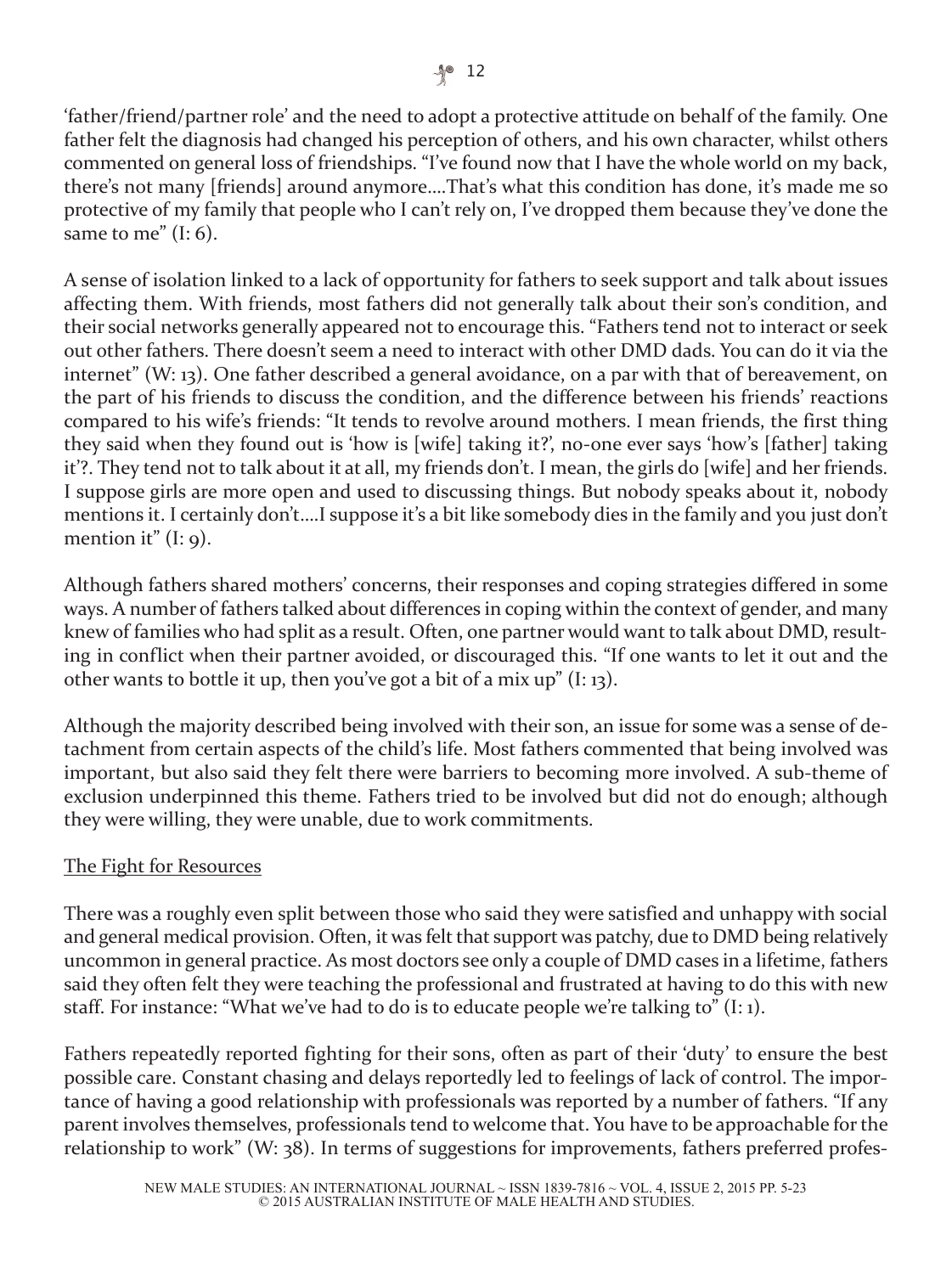sionals to be honest and clear about what they could achieve. In this context, the need for others to acknowledge the time limitations of their sons' life-span was important. "It's alright forthem saying 'we can get that in six months', but six months is a long time in a boy's…we have to have it now" (I: 3).

Dealing with re-evaluating expectations and knowing how to move forward, was also mentioned in terms of support needs. Specific times where fathers felt extra support was required were diagnosis, times of change and coping with associated feelings of helplessness/loss of expectations. A key factor included wanting to know what they would be able to do with their sons, instead of limitations associated with DMD. "Fathers need to know what they will be able to do with the son, not just left to think on what he'll never do" (W: 26).

Many referred to the strain on relationships, and how support would benefit this impact. Others reported a need to know how to practically care for, and talk to, their sons about DMD. Knowing what to expect, and provision of a schedule of needs/contacts corresponding to each 'stage' was felt to be beneficial. Fathers of older boys felt support needs included the option to talk to someone independently; a need to address boys' frustration at being physically restricted, and somewhere appropriate for boys to mix socially. Fathers of older boys also reported it proved hard to seek guidance. "Our son is 33, Consultants say he's rewriting the test books. We are guiding pathfinders, so it's hard to get help"  $(W: 1)$ .

A majority of fathers felt services would benefit from a more cohesive system, which would remove the stress of contacting a range of organisations. "A team that works hand in hand to support the family, rather than a collection of individuals pulling in different directions" (W:  $2$ ).

Table 4 below summarises a number of key challenges described by fathers, illustrating needs and suggestions for support.

| <b>Key challenges</b>                                  | Fathers' suggestions for addressing needs/good practice                                |                                   |  |
|--------------------------------------------------------|----------------------------------------------------------------------------------------|-----------------------------------|--|
|                                                        |                                                                                        |                                   |  |
| Early stage of diagnosis                               | Emotional support and confi-Father only support groups                                 |                                   |  |
|                                                        | dential discussions one to one                                                         |                                   |  |
|                                                        |                                                                                        | Provide an element of hope        |  |
|                                                        | At the early stages of diagnosis,                                                      |                                   |  |
|                                                        | help with fathers' perceived in-Key person to support and ex-                          |                                   |  |
|                                                        | ability to help their sons                                                             | plain what will happen            |  |
| <b>Acknowledging fathers per-Ask fathers' opinions</b> |                                                                                        | Speak to parents as a whole and   |  |
| ceptions of being excluded                             |                                                                                        | don't 'avoid' fathers by speaking |  |
|                                                        | and encouraging involvement Acknowledge fathers' role and through them at appointments |                                   |  |
|                                                        | involvement, as well as mothers'                                                       |                                   |  |
|                                                        |                                                                                        | Appointments outside of 9-5pm     |  |
|                                                        |                                                                                        | hours                             |  |

# Table 4. **Key challenges: needs and fathers' suggestions for support**

NEW MALE STUDIES: AN INTERNATIONAL JOURNAL ~ ISSN 1839-7816 ~ VOL. 4, ISSUE 2, 2015 PP. 5-23 © 2015 AUSTRALIAN INSTITUTE OF MALE HEALTH AND STUDIES.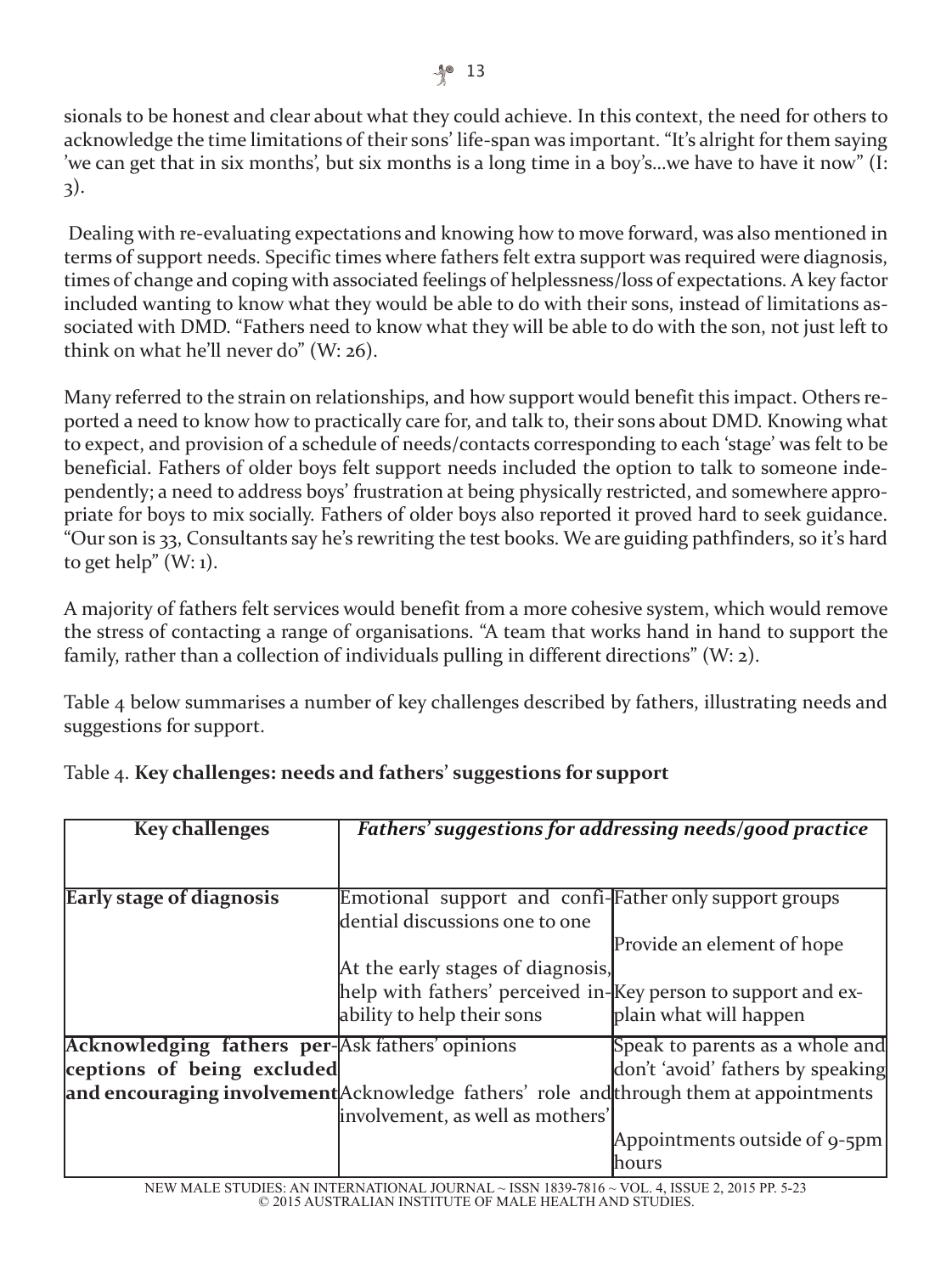|                 | Social activities and support Address lack of social provision Improved access to respite care |                                                                  |
|-----------------|------------------------------------------------------------------------------------------------|------------------------------------------------------------------|
| for older sons  | for boys                                                                                       |                                                                  |
|                 |                                                                                                | Provision of clubs where boys can                                |
|                 |                                                                                                | mix with other boys with DMD                                     |
|                 |                                                                                                | Suitable organisations whereand those without any health         |
|                 | boys can go and mix with other problems                                                        |                                                                  |
|                 | people their own, with physical                                                                |                                                                  |
|                 | rather than mental disabilities.                                                               | For older boys, assistance in                                    |
|                 |                                                                                                | finding out about the level of                                   |
|                 |                                                                                                | support/financial assistance                                     |
|                 |                                                                                                | from authorities                                                 |
|                 | Integrated system and profes-Reduce the amount of chasingStreamline and review processes,      |                                                                  |
| sional training | people up                                                                                      | to remove stress and facilitate                                  |
|                 |                                                                                                | preparation for when deteriora-                                  |
|                 | Reduce the need to 'fight' fortion begins                                                      |                                                                  |
|                 | services                                                                                       |                                                                  |
|                 |                                                                                                | information<br>More<br>about                                     |
|                 |                                                                                                | A schedule that outlines needs at processes, planning for mid to |
|                 | each stage                                                                                     | long term future                                                 |
|                 |                                                                                                |                                                                  |
|                 |                                                                                                | Encouragement of young doctors                                   |
|                 |                                                                                                | into DMD related fields, to de-                                  |
|                 |                                                                                                | velop understanding and expert-                                  |
|                 |                                                                                                | lise                                                             |
|                 |                                                                                                |                                                                  |
|                 |                                                                                                | Workshops for the GPs and im-                                    |
|                 |                                                                                                | proved training of professionals                                 |
|                 |                                                                                                |                                                                  |
|                 |                                                                                                | Co-ordinated care packages, to                                   |
|                 |                                                                                                | promote greater awareness                                        |
|                 |                                                                                                | across multidisciplinary teams                                   |
|                 |                                                                                                |                                                                  |

#### Race Against Time

Some fathers described the challenge of DMD confronting their previous concept of an ongoing family line. The limited life span of their son was an underlying theme throughout, with fathers conveying a sense of urgency. This included obtaining best medical treatment and ensuring their son lived as full a life as possible. The need for speed also related to delays with medical procedures, especially when the son's condition was declining. "It took us nearly a year to get an appointment. In that whole year his spinal curvature increased dramatically. He was on the verge of not getting (the operation)" (I: 7). The desire for speed also involved exposing the child to life experiences, often 'cramming in' as many of these as possible, before time ran out. "I get them up at 4am and take them to the airport and don't even tell them. I let them try and guess where they're going. It's like "Disneyland". It's just special little things like that" (I: 6). In relation to accepting their son would die before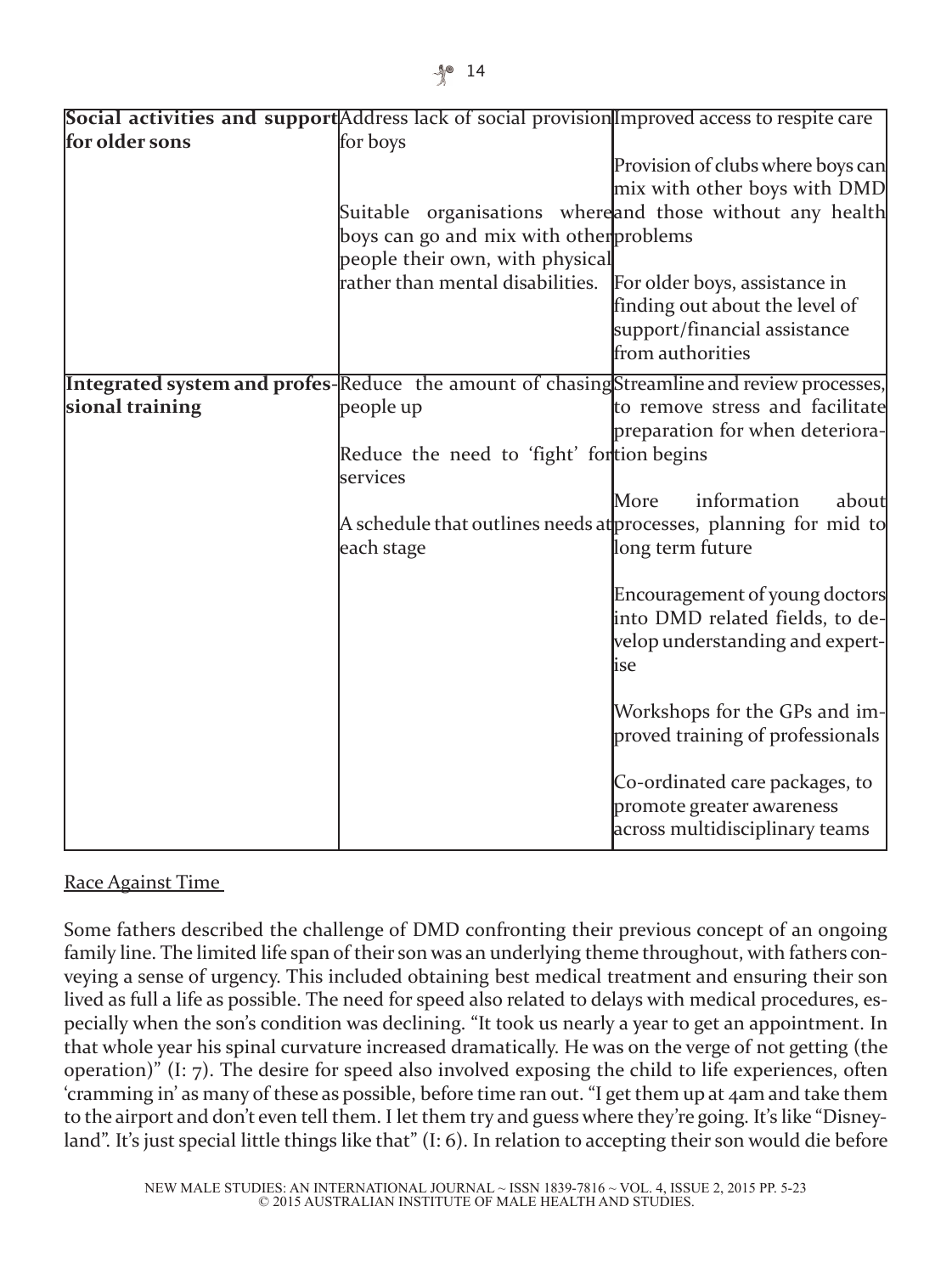them, a reported fear was that of seeing the child in later stages of decline, and concern their son would be rejected when he began to deteriorate. A key challenge was when the child stopped walking, and started wheelchair use. Ongoing deterioration resulted in a continual process of emotional parental stress. "Due to the nature of the condition, it remains continuously the 'most challenging time' as the disease progressively steals your child's physical abilities" (W: 55).

The move from childhood to adulthood was reported to be a challenging milestone, both due to deterioration and also in relation to gaps on services. As their son's condition declined, watching other children grow up was often described as difficult. Related to the progressive nature of DMD and transition to adulthood, a sub-theme included decision making. This was in light of deterioration, in terms of who led decisions involving treatment, and the process of decision making. Rapid decisions were often required, in the face of time restrictions of the child's life. Joint decision making with the child in relation to operations such as spinal fusion and Achillies tendon release, was important for fathers. Making treatment decisions was often described as challenging, as there were many factors to consider, including child's quality of life.

The final sub-theme concerned death issues. A number of fathers reported finding it difficult to talk about death with the child, sometimes expressing relief that this was avoided or dealt with by the mother. It was also difficult wondering how much the child knew already, and fearing having to face the topic where fathers did not feel equipped or ready to discuss. "The other problem I avoid basically is…dying. I just wouldn't know what to say. I'd be like 'uh-oh, it's that time" (I: 5). A numberreported dealing with death related queries directly. In these cases, the importance of being honest, and dealing directly with questions, was emphasised.

For some, there were issues in knowing how and when to tell their son the prognosis. Often, this was led by the child initiating the discussion. "He said, 'am I going to die young?'…I went 'everybody is going to die, anyone might die tomorrow or be here in 100 years" (I: 6). Accepting the fact he would lose his son, and viewing any time with him as enriching, was described by one father of a young son. "The bottom line is if [son] dies, my life will be richer for knowing [son] the way he is"  $(1: 4)$ .

# Discussion

This is the first known identifiable study to investigate the experiences of fathers of sons with DMD. The qualitative analysis illustrated the emotional impact of parenting a son with DMD. All experienced the progression of the condition at different stages, with a range of reactions from those who coped well to those who found most days challenging. Fathers described an array of perspectives, however, a number of common themes linked their experiences. The first major challenge was dealing with diagnosis, particularly revising previous expectations held. This involved acknowledging loss of father-son activities hoped for and parenting ideals held. At this time, anger, frustration guilt and shock, similarto previous findings (Webb, 2005; Buchanan et al, 1979) were reported, along with a perception, for many, of having received poor information or not being able to understand information received. This finding supports Firth et al's (1983) study of DMD parent's experiences of diagnosis, where one third were not satisfied with how diagnosis was disclosed. Around this time, professionals' attention may be focused on mothers and children, and fathers may feel a sense of expectation to be strong for others.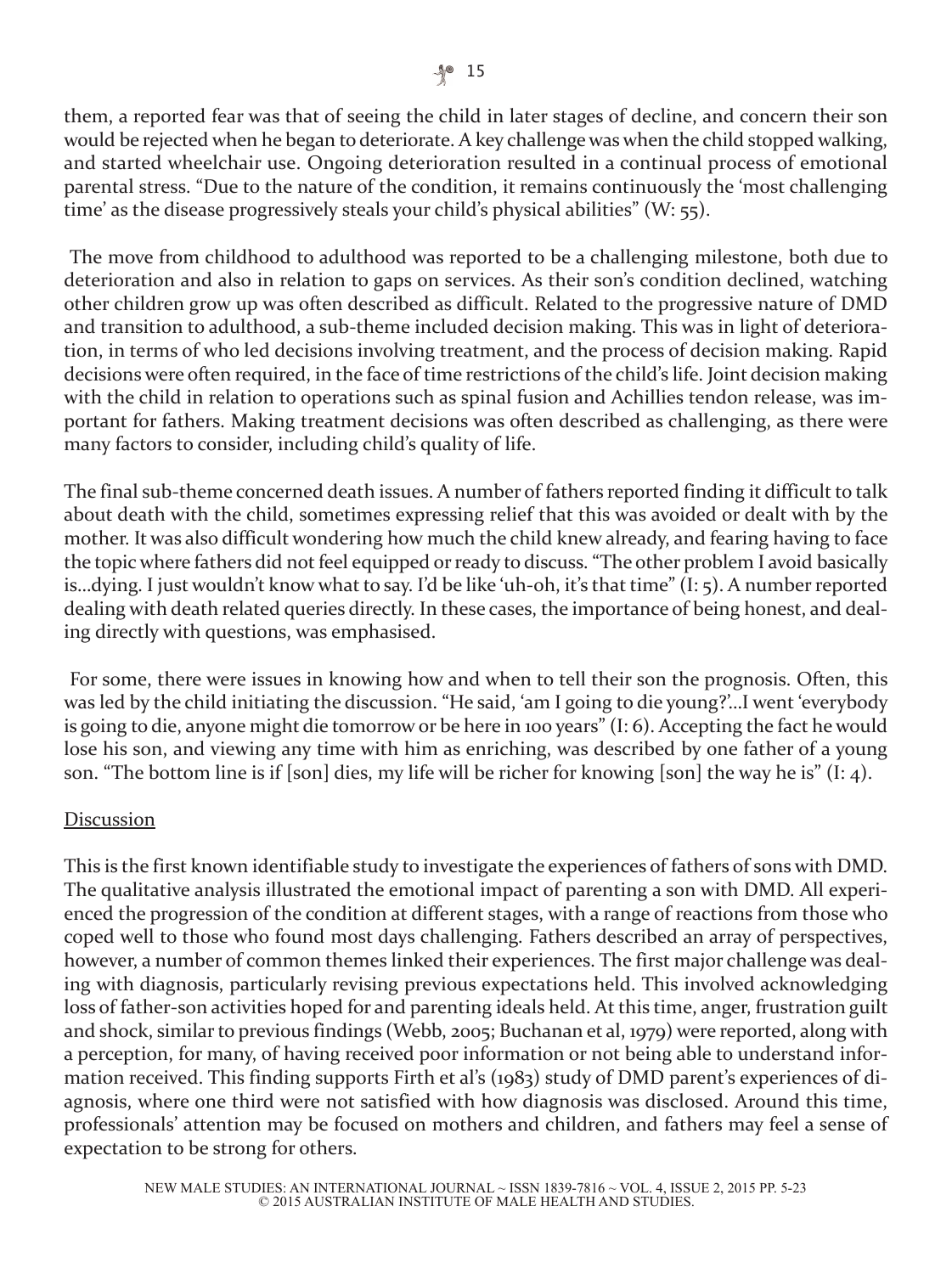As with Kornfeld & Siegel's (1979) reported 'cycle of loss', an underlying theme of loss, due to limited life-span, was obvious throughout descriptions. In addition to areas previously described, as with Lee et al (2006), this extended to re-evaluation of previous expectations for continuing the family name.

Some lived in 'anticipation' of next stages and felt unable to become too close to their sons as a possible means of self-protection. In keeping with Kornfeld & Siegal, (1979), a key factor may be that boys look normal in their younger years, and loss of function is slow. Absence of boys' friendships also contributed, with fathers often feeling helpless at sons missing out. Adaptive coping was achieved through proactive attempts to make the most of life, whilst not looking too far ahead. Many coped well, maintaining hope for a cure and using charity work or fundraising as both a distraction and a coping mechanism. As also identified by Erby et al (2006) in discussions of advanced care planning with DMD parents, maintaining hope was important and it helped when professionals provided this, whilst remaining realistic. Decision making surrounding treatments was a cause of stress, worsened by conflicting advice, unpredictable gain and a perception of time running out and therefore pressure to decide between options.

Many moved forward after an initial mourning period and coped through practical efforts with DMD campaigns. Fathers sometimes felt isolated, both from routines and in relation to interactions with professionals. Complete adjustment was often described as impossible due to constant changes associated with DMD, leaving no time to 'recover'. In contrast to Buchanan et al (1979), and Chen et al (2002), coping strategies including self-blame, wish-fulfilling fantasy and 'magical thinking' were not described.

However, defensive coping mechanisms reported as attempts to cope, included withdrawing, or working overtime to avoid family contact. Most were realistic, however, often made attempts to overcompensate through providing 'amazing' experiences their son would remember. This appeared to be a form of over protection, also found by Kornfeld and Siegel, (1979). Coping was generally described in terms of being less emotional and more practical than the mothers' care role. There may be a perceived expectation for fathers to attempt to counteract mothers' more emotionally focused approach, as previously described (McNeill, 2004).

Friendships were described as an important support, and in a number of cases these had been affected by fathers' reactions to the diagnosis. Fathers described the whole family as affected, including maternal guilt, testing daughters for the gene and problem behaviour from siblings due to attention placed on the child with DMD. Consistent with findings of Firth et al (1983) and Fitzpatrick and Barry (1986), communication difficulties emerged as an important area for fathers, also leading to challenges within relationships, where lack of agreement occurred, or where there was no desire to discuss issues on behalf of one partner. In line with previous work (e.g. Pelchat & Perreault, 2003) interviews identified that coping dissimilarities often exacerbated problems within the family.

Similar to Erby et al (2006), avoidance of emotionally sensitive issues was reported. The present study highlighted communication issues with sons, in particular discussing issues surrounding death, and lack of awareness of how much the child already knew, were causes of distress. Witte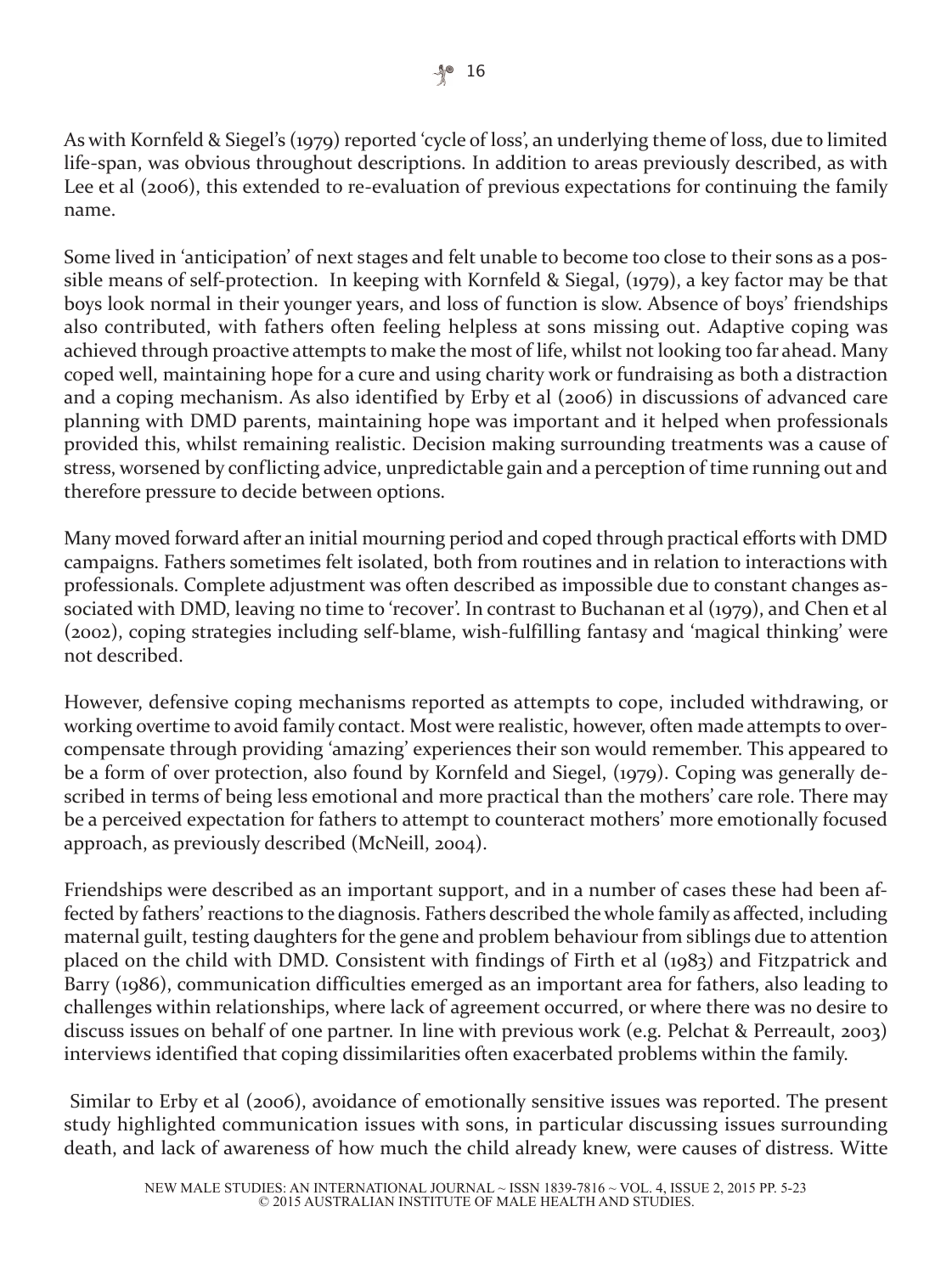(1985) previously identified problems regarding discussing death issues in DMD families. Knowing how to approach the topic and how best to deal with it, emerged as an important need. The significance of the sex of parents and awareness of the dying child is understudied, with authors suggesting research may guide care efforts to promote well-being (Hinds, 2007).

Although cases of excellent practice were reported, some felt services did not account for families' let alone fathers' needs. Two key issues arose: fathers felt isolated from involvement, and partnerships and communication with professionals could lead to frustration. The need to protect and fight was repeatedly referred to, and without understanding this reactive expectation, professionals may view some fathers as aggressive or difficult. As with Fitzpatrick and Barry (1986), communication with both professionals and within the family was a key issue. Similar to research investigating the impact of a genetic x-linked condition Allport Syndrome, (Paljari & Sinkkonen, 2000), having to constantly explain DMD specifics was stressful. Research has previously indicated that health workers may not acknowledge parents' need for information about the implications of the condition (Perrin et al, 2000). As this study demonstrates, acknowledgement of the impact of treatment delays and time scale was important, in light of fathers' heightened awareness of their sons' limited life span. Research in the field of childhood cancer has shown that at later stages, more detailed information is required to steer parents through treatment procedures (Earle et al, 2007).

Negative experiences included a feeling of being viewed as surplus to requirements by staff, perceived as having less involvement than mothers and perception of receiving a lower quality of service without a fight. Dissatisfaction with support and interactions with multiple agencies had an impact on levels of distress. Consistent with findings here, previous work has demonstrated such a lack of awareness amongst providers, surrounding the impact of emotional issues on parents (McKay and Hensey, 1990).

There was frustration at the lack of father-related service awareness. Specific times where this was deemed relevant included post-diagnosis, when decision making, and as boys reached adolescence. Additional needs included provision of optional emotional support to deal with diagnosis, inability to 'mend' the situation and advice about talking to sons about DMD. As with Firth et al, (1983), a number of fathers felt they had not understood or processed information given by professionals. This was often due to heightened emotions surrounding interactions with medics. This is consistent with Chen et al's (2002) finding that fathers needed more help from resources and information.

Fathers also worried about transition from child to adult services and lack of opportunity for sons to attend social activities where they could be actively involved. Frequently they expressed need for a more cohesive service with one contact point. Previous work (Heller & Soloman, 2005) found that consistent staff and co-ordinated continuity of care results in less anxiety in parents and a belief the child is receiving quality care. Such continuity was lacking in the current study, resulting in increased levels of frustration and 'chasing' services. A further need was to know they were not alone in their situation. Father only support groups were suggested as a way of meeting needs. Fathers have previously demonstrated high stress in relation to perceived incompetence (Dellve, 2006). As with McNeill (2004), fathers in this study often demonstrated strength for others and often relied on self-support strategies. Many described losing supportive networks, sometimes due to their need to spend time with family.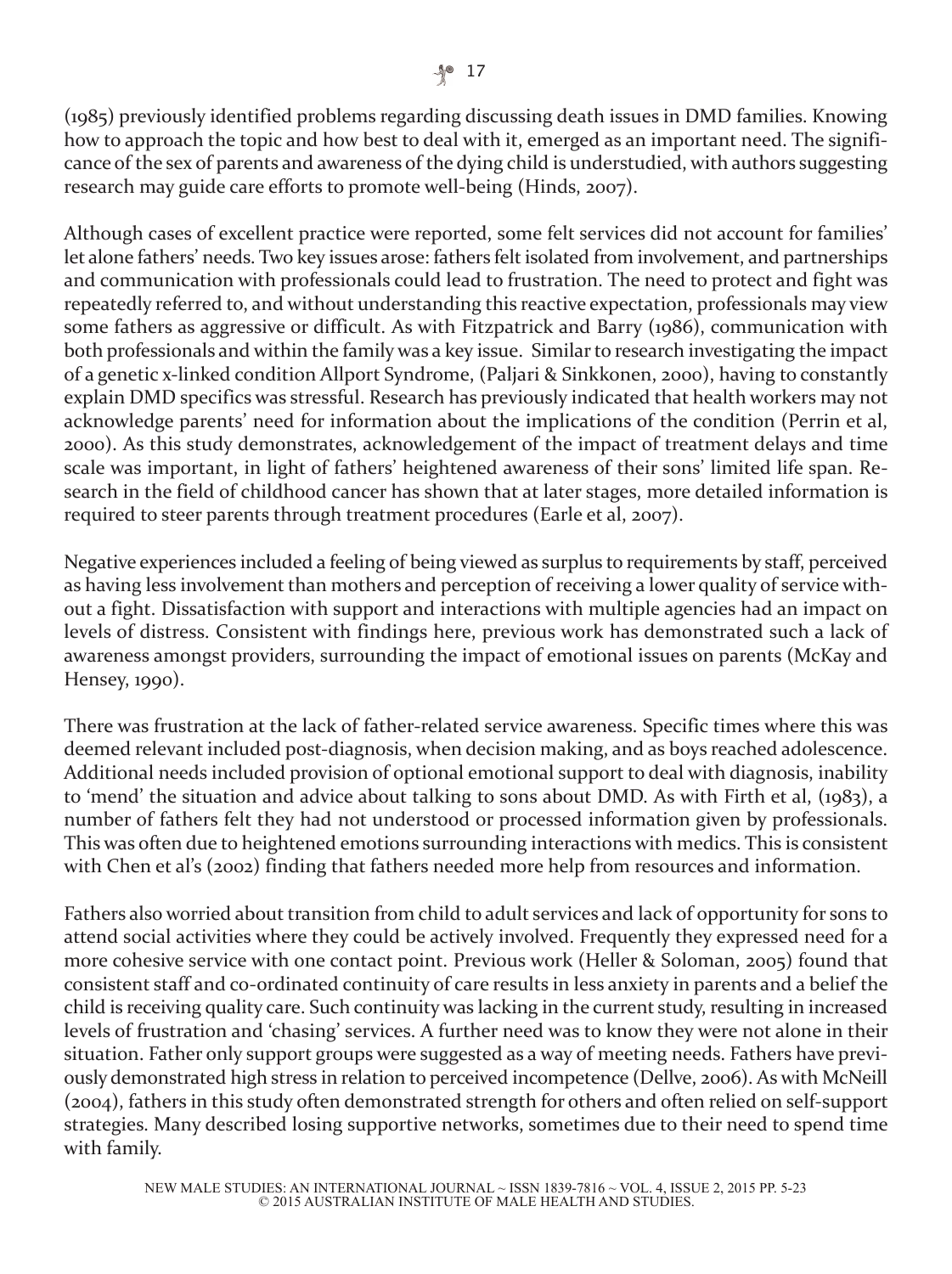Fathers' reluctance to seek emotional support has previously been described (e.g. Pelchat and Perreauolt, 2003). Researchers have suggested fathers are atrisk of isolation due to lack of social support and a need to be in control (Sabbeth, 1984). It has been suggested that the social network is potentially a source of emotional burden (e.g. McNeill, 2004), for some, perhaps leading some fathers to isolate themselves to prevent this. In the current study, isolation and loss of friendships were key issues. Similarly, Firth et al, (1983) found that social isolation for both parents and son was a main concern. Further, this was also associated with an increase in child's emotional problems. These findings echo previous work with parents of a child with cancer, where support variables accounted for increased levels of father but not mothers' distress (Hoekstra-Webers, 2001). In terms of personal support, most stated their partner and immediate family provided support with needs met often within the family. Sometimes this caused problems, for example, when reluctance of one partner to discuss ongoing issues, led to lack of opportunity to acknowledge the impact of DMD.

Similar communication problems were identified by Fitzpatrick and Barry (1990), and highlighted as a key stressor within families. Results show that perceived availability of social support in accordance with relevant needs is an important issue for fathers. Carers with more support are more able to use adaptive coping strategies and meet psychological needs (Love et al, 2005). Although social networks provide emotional support (McGarry and Arthur, 2001), demands of caring for a son with DMD may impact on these relationships.

# Conclusion

The study highlights the importance of redressing the neglect of DMD in the psychological research literature and the need to promote inclusion of fathers in particular. Consistent with previous work (Raina et al, 2004 & 2005; Hinton et al, 2006; Chen, 2008) results suggest efforts aimed at supporting parents to cope with boys' adjustment at key stages, alongside provision of support integrating practical strategies for fathers to promote adjustment. As DMD is one of the most common childhood neuromuscular disorders, it has been suggested that attention be placed on the implications for all who are affected (Morrow, 2004), as boys are now living longer.

A need is identified for bio-psychosocial interventions, acknowledging fathers' needs, role, and involvement in their child's condition. Alongside consideration of the family, the psychosocial impact for fathers should be acknowledged as being equally important to dealing with physical issues surrounding DMD. Professional awareness is needed of the emotional implications, and issues fathers face.

# Contribution

This study has identified issues for fathers in caring for a son with DMD. Barriers have been uncovered, along with indication of stages of greatest support needs. By providing a person-centred approach to understanding fathers' perceptions and experiences, professionals might anticipate possible reactions, specifically issues surrounding loss/expectations; involvement and withdrawal from social support. Family interventions (e.g. Fiese, 2005) could encourage mothers' understanding of the importance of paternal involvement. Due to the progressive nature of DMD, anticipatory guidance could be available, with support at critical periods. In relation to coping resources (e.g. Lazarus,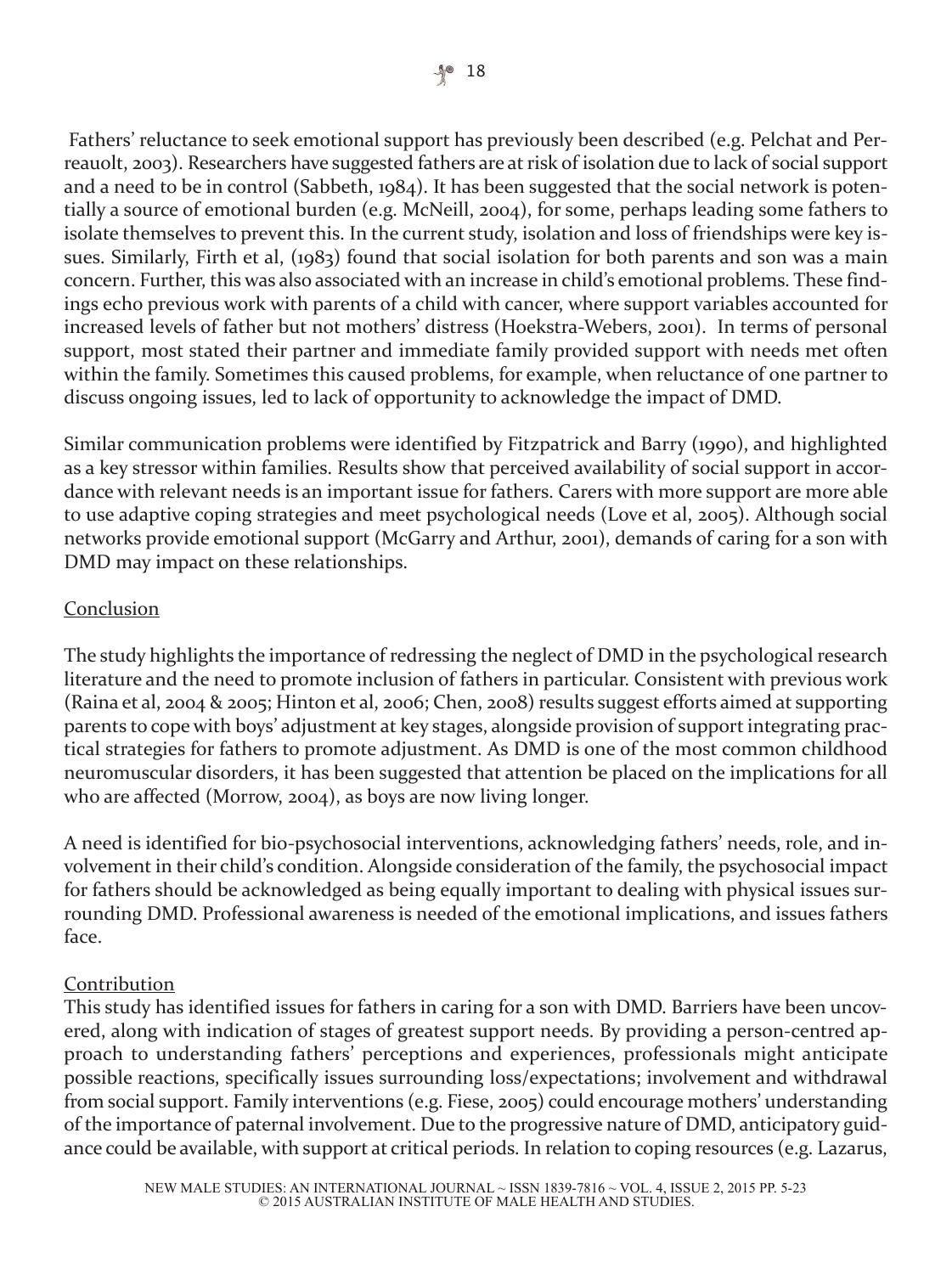2000) maintaining hope may be essential. Fathers echoed this need for hope, often in light of professionals not wishing to be overly optimistic. Findings emphasise a gap for person-centred interventions, acknowledging psychosocial impact alongside medical intervention with the child.

Acknowledgement

We thank the fathers who shared their experiences for this study, and the charities who assisted in recruitment. The Burgess Bequest Trust is thanked for awarding a small grant towards the larger mixed methods study, from which this research derives.

#### References

- Abi Daoud, M., Dooley J., and Gordon K. (2004). Depression in parents of children with DMD. *Paediatric Neurology, 31, Issue 1, 16-19.*
- All Party Parliamentary Group for muscular dystrophy. *Access to Specialist Neuromuscular Care: The Walton Report.* 2009.
- Bogels, S., and Phares, V. (2008). Fathers' role anxiety in the aetiology, prevention and treatment of child anxiety: A review and new model. *Clinical Psychology Review, 28, 539-558.*
- Bothwell J. E., Dooley J. M., Gordon K.E., MacAuley A., Camfield P. R., and MacSween J. (2002). Duchenne muscular dystrophy – parental perceptions. *Clinical Paediatrics, 41 (2), 105-9.*
- Buchanan, D., C., LaBarbera, C., J., Roelofs. R., & Olson, W. (1979). Reactions of families to children with Duchenne Muscular Dystrophy. *General Hospital Psychiatry, 1 (3), 262-269.*
- Charmaz, K. (2006). *Constructing Grounded Theory. A practical guide through qualitative analysis.* Sage.
- Chen, J., Chen, S., Jong, Y., Yang, Y., and Chang, Y. (2002). A comparison of the stress and coping strategies between parents of children with DMD and children with a fever. *Journal of Paediatric Nursing, 17 (5), 369-79.*
- Chen, J-Y., and Clark, M-J. (2007). Family function in families of children with duchenne muscular dystrophy. *Family and Community Health, 30 (4), 296-304.*
- Chen, J-Y. (2008). Mediators affecting family function in families of children with Duchenne muscular dystrophy*. Kaohsiung Journal of Medical Science, 24, 514-522.*
- Darke, J., Bushby, K., LeCouteur, A., and Mcconachie, H. (2006). Survey of behaviour problems in children with neuromuscular diseases. *European Journal of Pediatric Neurology, 10, 129-134.*
- Dellve, L., Samuelsson, L., Tallborn, A., Fasth, A., and Lillemore, R. (2006). Stress and well being among parents of children with rare diseases: a prospective intervention study. *Journal of*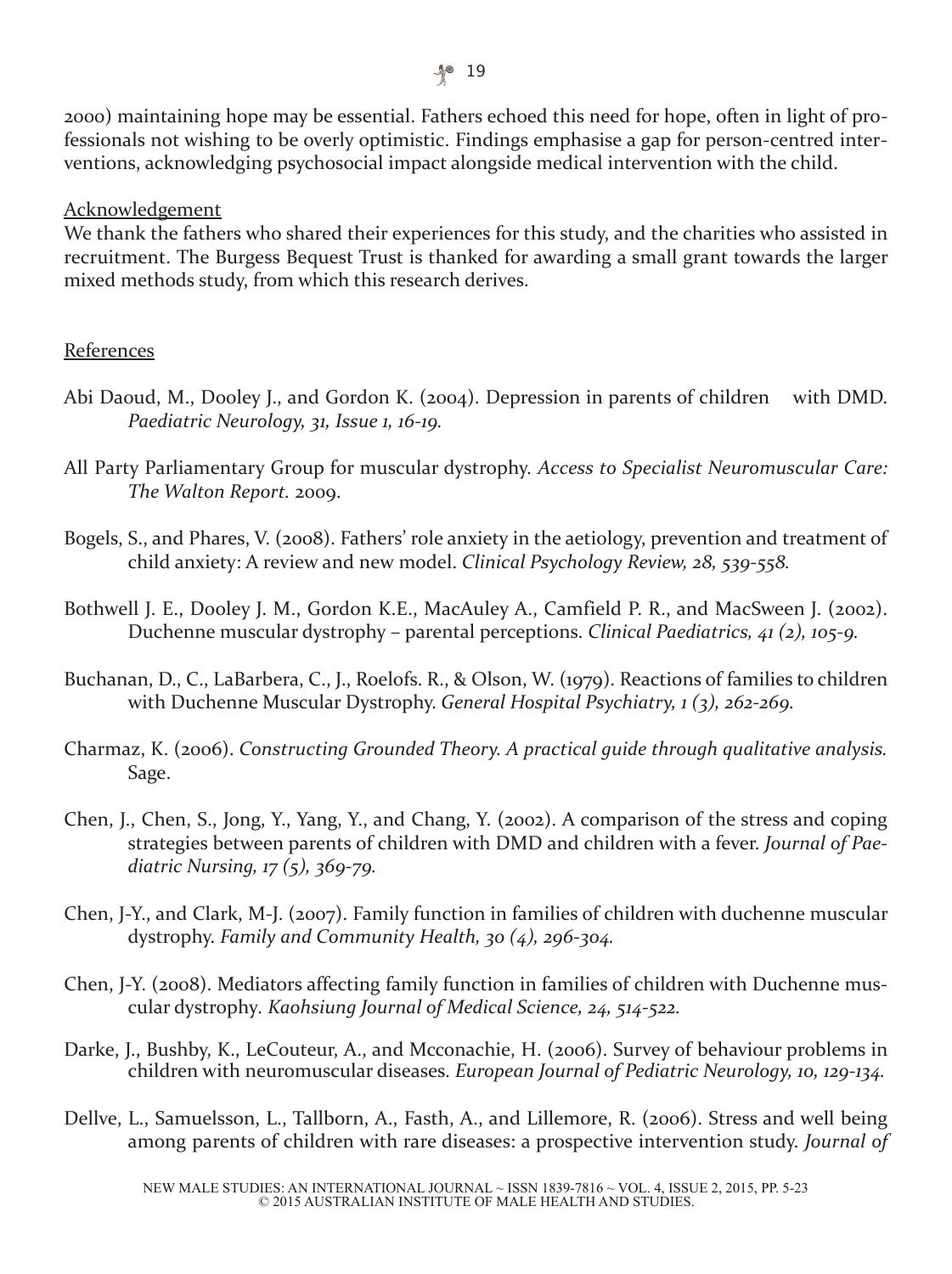*Advanced Nursing, 53 (4), 392-402.*

Dubowitz, V. (1982). The female carrier of Duchenne Muscular Dystrophy. *British Medical Journal, 284, 1423-1424.*

Earle, E., A., Clarke, S., A., Eiser, C., and Sheppard, L. (2007) Building a new normality: mothers' experiences of caring for a child with acute lymphoblastic leukaemia. *Child: Care, Health and Development, 33, 2, 155-160.*

- Erby, L. H., Rushton, C., and Geller, G. (2006). "My son is still walking": Stages of receptivity to discussions of advance care planning among parents of sons with Duchenne Muscular Dystrophy. *Seminars in Paediatric Neurology, 13, 132-140.*
- Etherington, K. (2007). Ethical research in reflexive relationships. *Qualitative Enquiry, 13, 599-616.*
- Fiese, B. H. (2005). Time for family based interventions in paediatric psychology? *Journal of paediatric psychology, 30 (8), 629-30.*
- Firth, M., Gardner-Medwin, D., Hosking, G., and Wilkinson, E. (1983). Interviews with parents of boys suffering from duchenne muscular dystrophy. *Developmental Medicine and Child Neurology, 25, 466-471.*
- Firth, M. (1983). Diagnosis of Duchenne muscular dystrophy: experiences of patients of sufferers. *British Medical Journal, 286, 700-701.*
- Fitzpatrick, C., and Barry, C. (1986). Communication within families about Duchenne muscular dystrophy. *Developmental Medicine and Child Neurology, 28 (5), 596-9.*
- *Fitzpatrick, C., and Barry*, C. (1990). Cultural differences in family communication about *Duchenne* Muscular Dystrophy. *Developmental Medicine and Child Neurology, 32, 967–973*
- Gagliardi, B., A. (1991). The impact of DMD on families. *Orthopedic nursing, 10 (5), 41-49.*
- Glaser, B., G., and Strauss, A., L. (1967). *The discovery of grounded theory: strategies for qualitative research.* Chicago, Adeline Publishing.
- Griffin, J. L., and Des Rosiers, C. (2009). Applications of metabolomics and proteomics to the *mdx* mouse model of Duchenne muscular dystrophy. Genome Medicine, 1 (3), 32,1-11.
- Grootenhuis, M.A., de Boone, J., and Van der Kooi, A. J. (2007). Living with muscular dystrophy: health related quality of life consequences for children and adults. *Health Quality Life Outcomes, 5, 31-42.*
- Handy, J. and Ross, K. (2005). Using written accounts in qualitative research. *South Pacific Journal*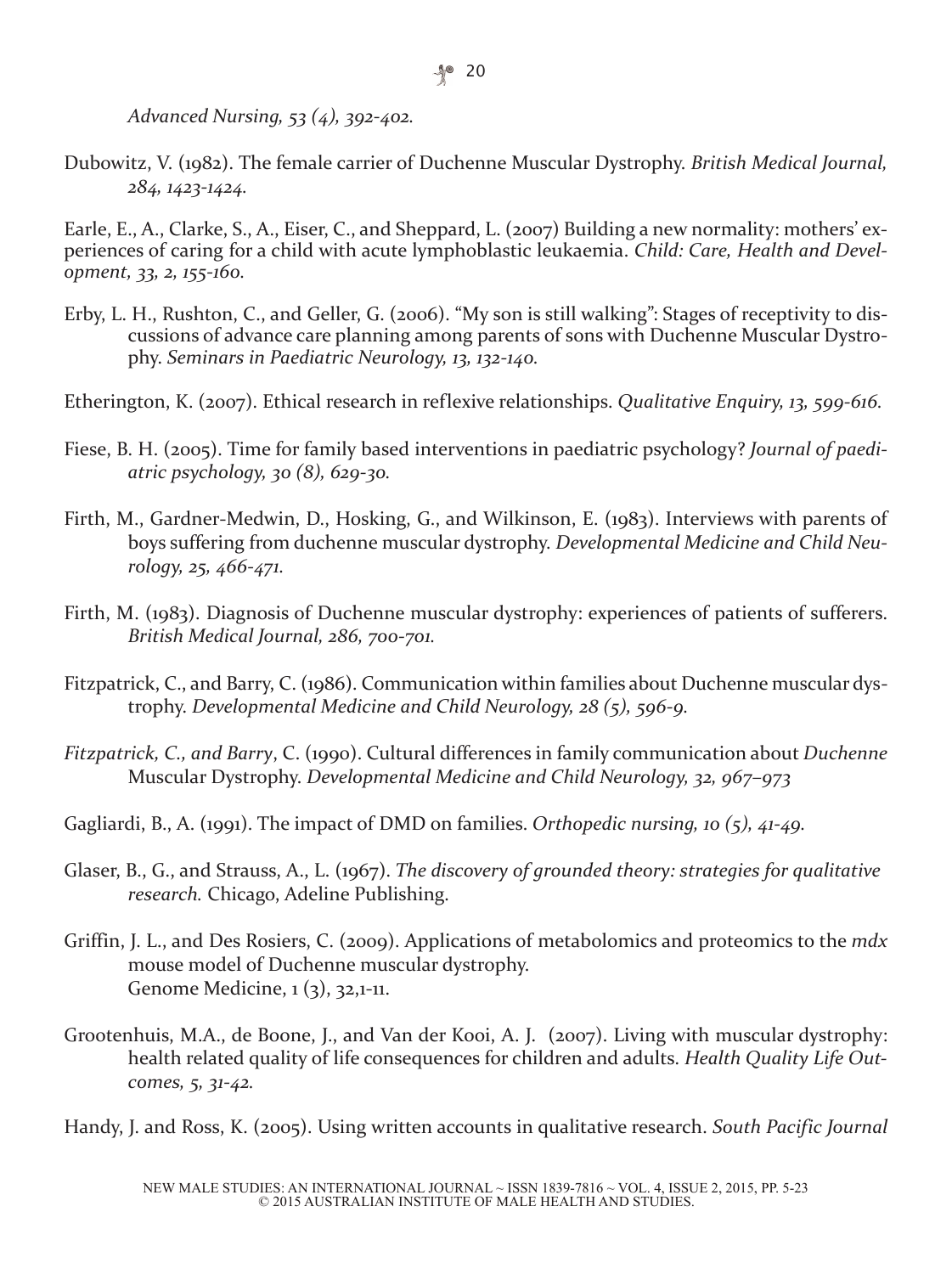*of Psychology, 16 (1), 40-47.*

- Heller, K., S., and Solomon, M., Z. (2005) Continuity of care and caring. What matters to parents of children with long term conditions. *Journal of Pediatric Nursing, 20 (5), 335-346.*
- Hinds, P. S. (2007). Preparing mothers and fathers for death of their child. *The Lancet, Vol 8, 666- 667.*
- Hinton, V., J., Nereo, N., C., Fee, R., J., and Cyrulnik, S., E. (2006). Social behavioural problems of boys with Duchenne Muscular Dystrophy. *Journal of Development and Behaviour Problems, 27, 40-76.*
- Hoekstra-Weebers, J. E. H. M., Jaspers, J. P. C., Kamps, W. A., and Klip, E. C. (2001). Psychological adaptation and social support of parents of child cancer patients: A prospective longitudinal study. *Journal of Pediatric Psychology, 26 (4), 225-235.*
- Holyroyd, J., and Guthrie, D. (1986). Family stress with chronic childhood illness: cystic fibrosis neuromuscular disease, and renal disease, *Journal of Clinical Psychology, 42, 552-61.*
- Kornfeld, M., S., and Siegal, I., M. (1979). Parental group therapy in the management of two fatal diseases: a comparison*. Health and Social Work, 5 (4), 28-34.*
- Lamb, M. E. (2004). *The role of the father in child development*. (Ed) 4th Edition. John Wiley and Sons, New Jersey.
- Lazarus, R., S. (2000). Towards better research on stress and coping. *American Psychologist, 55 (6), 665-673.*
- Lee, T., Miles, M. S., and Holdich-Davis, D. (2006) Fathers' support to mothers of medically fragile infants. *Journal of Obstetric Gynecologic and Neonatal Nursing, 35, 46-55.*
- Leibowitz, D., and Dubowitz, V. (1981). Intellect and behaviour in Duchenne muscular dystrophy. *Developmental Medicine and Child Neurology, 23 (5), 557-90.*
- Love, A., Street, A, Harris, R., and Lowe, R. (2005). Social aspects of caregiving for people living with motor neurone disease: Theirrelationships to carer well being. *Palliative and Supportive Care, 3, 33-38.*
- McGarry, J., and Arthur, A. (2001). Informal caring in later life: a qualitative study of the experiences of older carers. *Journal of Advanced Nursing, 33, 182-189.*
- McKay, M., and Hensey, O. (1990). From the other side: parent's views of their early contacts with health professionals. *Child: Care, Health and Development. 17, 39-47.*

McNeill, T. (2004). Fathers' experiences of parenting a child with juvenile arthritis. *Qualitative Health*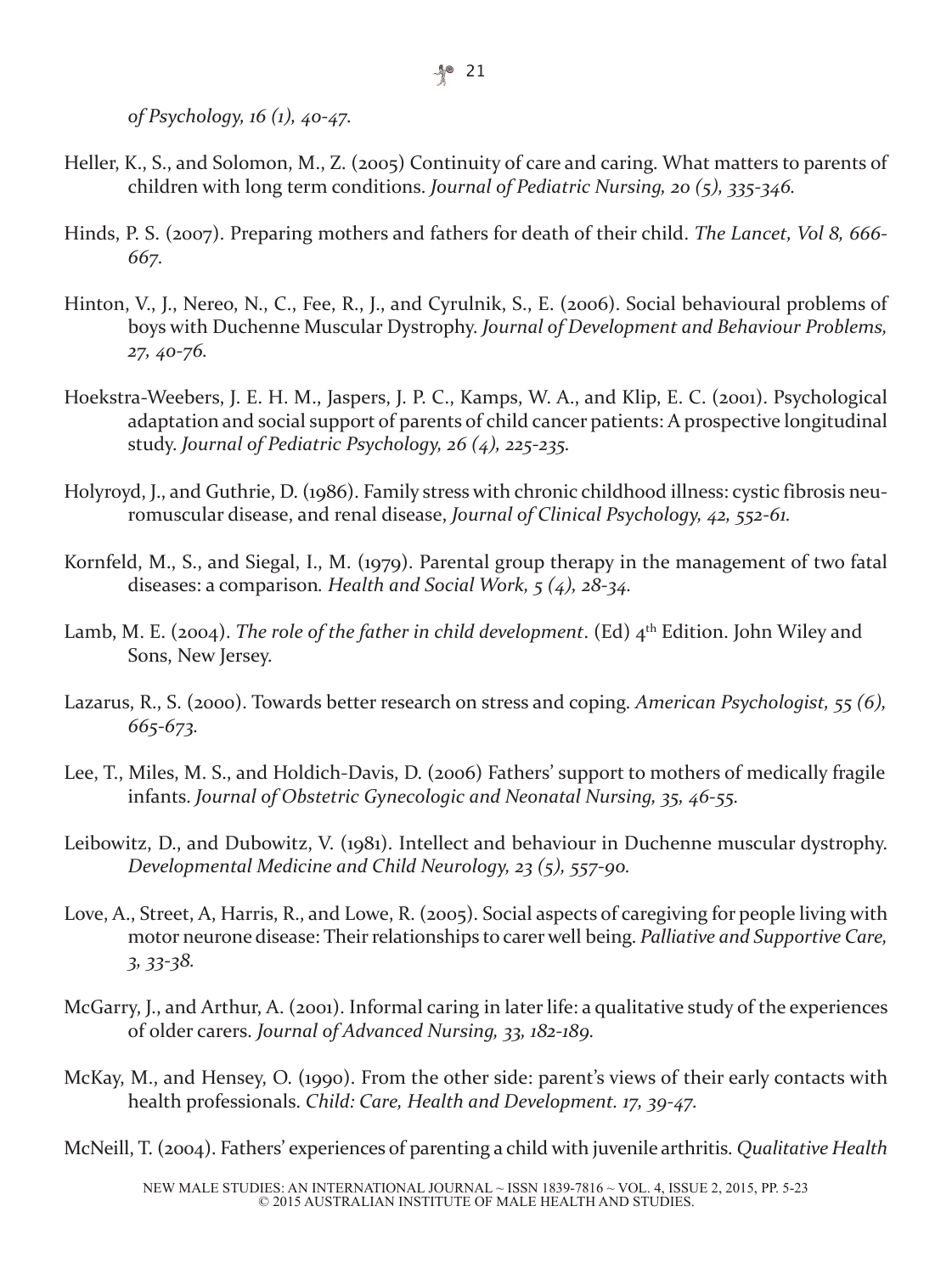*Research, 14 (4), 526-545.*

- Morrow, M. (2004). Duchenne muscular dystrophy- a biopsychosocial approach. *Physiotherapy, 90 (3), 145-150.*
- Morse, J. M. Barrett, M., Mayan, M., Olson, K., and Spiers, J. (2002). Verification strategies for establishing reliability and validity in qualitative research. *International Journal of Qualitative Methods 1 (2), 1-19.*
- Nereo, E., Fee, B.A., and Hinton, V.J. (2003). Parental stress in mothers of boys with Duchenne Muscular Dystrophy*. Journal of Pediatric Psychology, 28 (7), 473-484.*
- Pajari, H., and Sinkkinen, J. (2000). Psychosocial impact of an x-linked hereditary syndrome: a study of Alport syndrome patients and family members. *Child: Care, Health and Development, 26 (3) 239-250.*
- Pelchat, D., and Perreault, M. (2003). Differences and similarities between mothers' and fathers' experiences of parenting a child with a disability. *Journal of Child Health Care, 7 (4), 231-47.*
- Perrin, E., Lewkowicz, C., and Young, M. (2000) Shared vision: concordance among fathers, mothers and paediatricians about unmet needs of children with chronic health conditions. *Paediatrics, 105 (1), 277-285.*
- Pidgeon, N. F., and Henwood, K. (1997) *Using grounded theory in psychological research*. In Hayer, N., Ed. Doing qualitative analysis, Hove: Psychology Press.
- Puxley, F., and Buchanan, H. (2009). Investigating the experience of having a brother with Duchenne Muscular Dystrophy: An exploratory study. *Health Psychology Update, 18 (1).*
- Raina, P., O'Donnell, M., Rosenbaum, P., Brehaut, J., Walter, S., D., Russell, D., Swinton, M., Zhu, B., and Wood, E. (2005). The health and wellbeing of caregivers of children with cerebral palsy. *Pediatrics, 115 (6), 626-36.*
- Raina, P., O'Donnell, M. Schwellnus, H., Rosenbaum, P., King., Russell, D, Swinton, M., King, S., Wong, M., Walter, S., and Woods, E. (2004). Caregiving process and caregiver burden: Conceptual models to guide research and practice. *BMC Pediatrics, 4 (1)* [page numbers not included in BioMed Central printout].
- Reid, D., T., and Renwick, R., M. (2001). Relating familial stress to the psychosocial adjustment of adolescents with Duchenne muscular dystrophy. *International Journal of rehabilitation Research, 24 (2), 83-93.*
- Thompson, R.J., Zeman, J.L., Fanurick, D., and Sirotkin-Roses, M. (1992). The role of parent stress and coping and family functioning in parent and child adjustment to Duchenne muscular dystrophy. *Journal of Clinical Psychology, 48 (1), 11-9.*